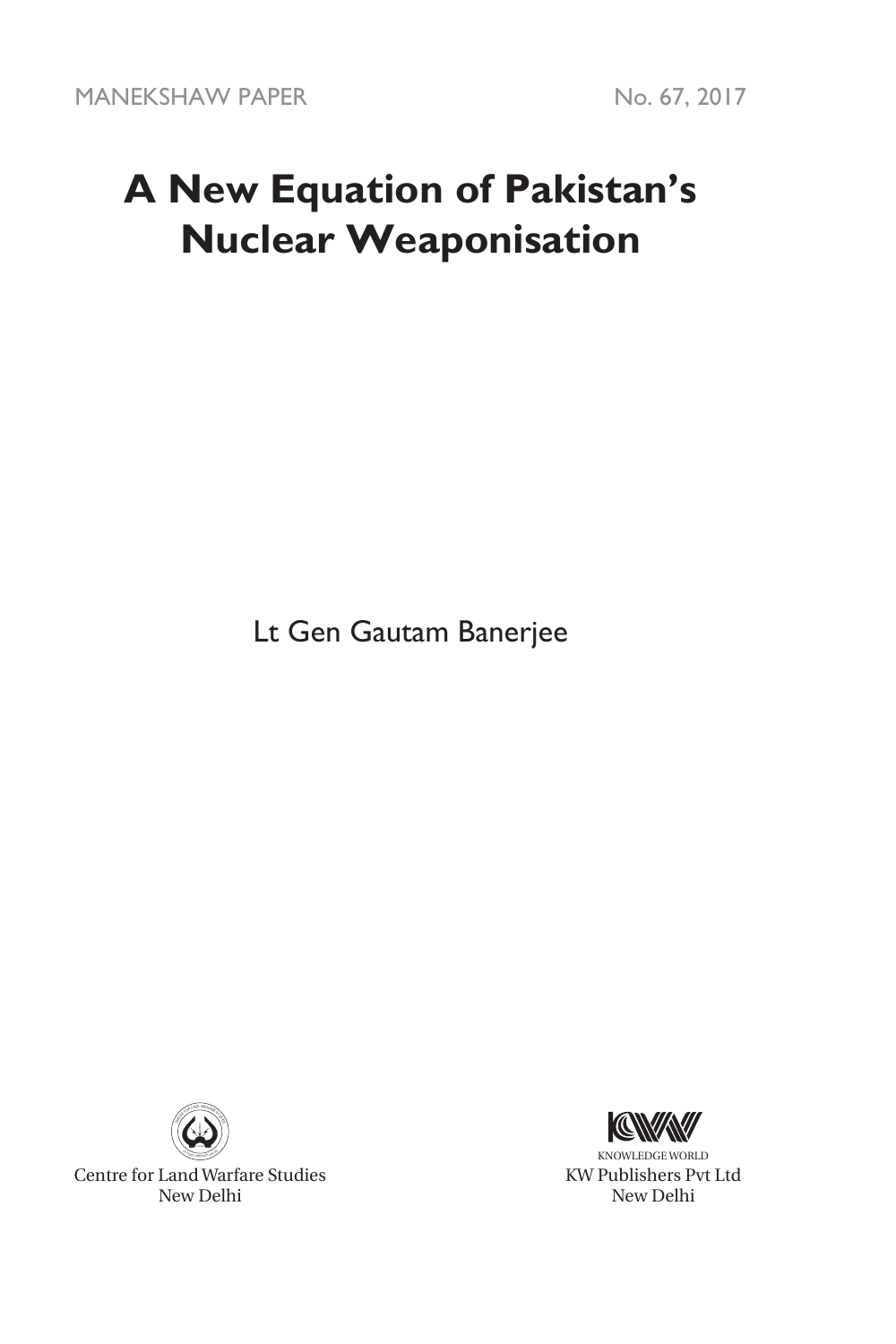# **Editorial Team**

Editor-in-Chief : Lt Gen Balraj Nagal Managing Editor : Ms Neelapu Shanti

ISSN 23939729



**Centre for Land Warfare Studies**  RPSO Complex, Parade Road, Delhi Cantt, New Delhi 110010 Phone: +91.11.25691308 Fax: +91.11.25692347 email: landwarfare@gmail.com website: www.claws.in CLAWS Army No. 33098

The Centre for Land Warfare Studies (CLAWS), New Delhi, is an autonomous think tank dealing with national security and conceptual aspects of land warfare, including conventional and sub-conventional conflicts and terrorism. CLAWS conducts research that is futuristic in outlook and policy-oriented in approach.

© 2017, Centre for Land Warfare Studies (CLAWS), New Delhi

Disclaimer: The contents of this paper are based on the analysis of materials accessed from open sources and are the personal views of the author. The contents, therefore, may not be quoted or cited as representing the views or policy of the Government of India, or Integrated Headquarters of MoD (Army), or the Centre for Land Warfare Studies.



www.kwpub.com

Published in India by

Kalpana Shukla KW Publishers Pvt Ltd 4676/21, First Floor, Ansari Road, Daryaganj, New Delhi 110002 Phone: +91 11 23263498 / 43528107 email: kw@kwpub.com · www.kwpub.com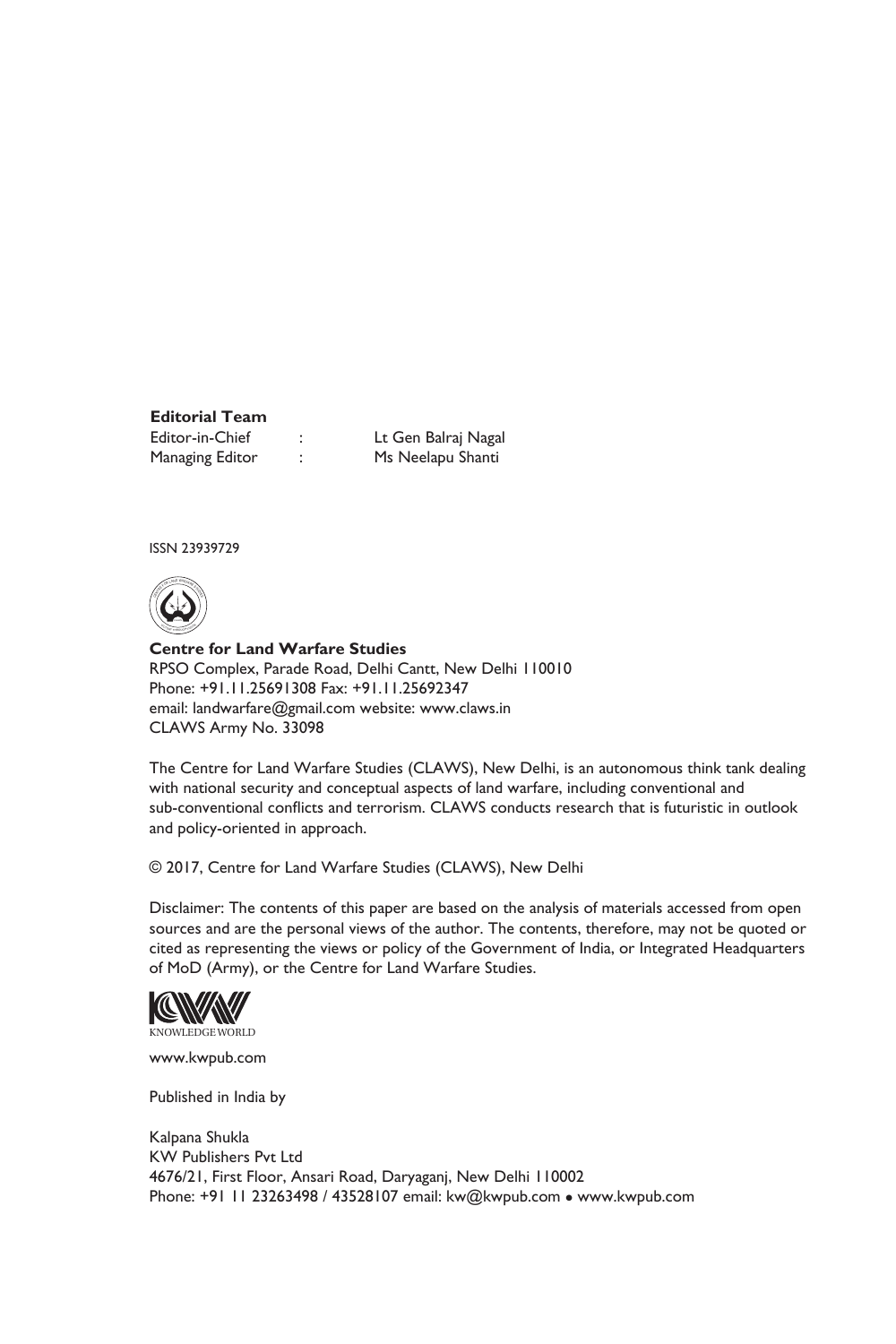## **Contents**

|           | <b>INTRODUCTION</b>                                                      | т                       |
|-----------|--------------------------------------------------------------------------|-------------------------|
|           | ROOTS OF INDO-PAKISTAN STRATEGIC DIVERGENCE                              | $\overline{2}$          |
| ٠         | India's Political Ideology                                               | $\overline{2}$          |
| $\bullet$ | India's Conventional Power and Nuclear Doctrine                          | 3                       |
| $\bullet$ | Pakistan's Nuclear Posture                                               | $\overline{\mathbf{4}}$ |
| $\bullet$ | A Situation of Adverse Deterrence                                        | 5                       |
| $\bullet$ | APPEARANCE OF THE TNW                                                    | 6                       |
| $\bullet$ | Pakistan's TNWs                                                          | 6                       |
| ٠         | TNWs in the European Theatre                                             | 7                       |
| $\bullet$ | <b>Salient Lessons</b>                                                   | 9                       |
| $\bullet$ | Efficacy of Pakistan's TNWs                                              | 10                      |
| ٠         | The 'Surgical Strike': A Strategic Invigoration                          | п                       |
| ٠         | <b>PARADIGMS OF THE INDO-PAKISTAN NUCLEAR POSTURE</b>                    | 13                      |
| ٠         | Pakistan's Narrative                                                     | $\overline{13}$         |
| ٠         | <b>Hard Realities</b>                                                    | $\overline{14}$         |
| ٠         | Nuances of India's Nuclear Doctrine                                      | 16                      |
| $\bullet$ | Situational Variables: Massive Retaliation' and 'Unacceptable Damage' 17 |                         |
| $\bullet$ | Situational Variables of NFU                                             | 17                      |
| ٠         | <b>Strategic Nuclear Weapons</b>                                         | $ 9\rangle$             |
| $\bullet$ | TNW: The Indian Dilemma                                                  | 20                      |
| ٠         | Situation Extreme A: Pakistan Irrational, India Restrained               | 21                      |
| ٠         | Situation Extreme B: Pakistan and India both Irrational                  | 21                      |
| $\bullet$ | Situation C: Pakistan Irrational, India Reactive, Pakistan Rational      | 22                      |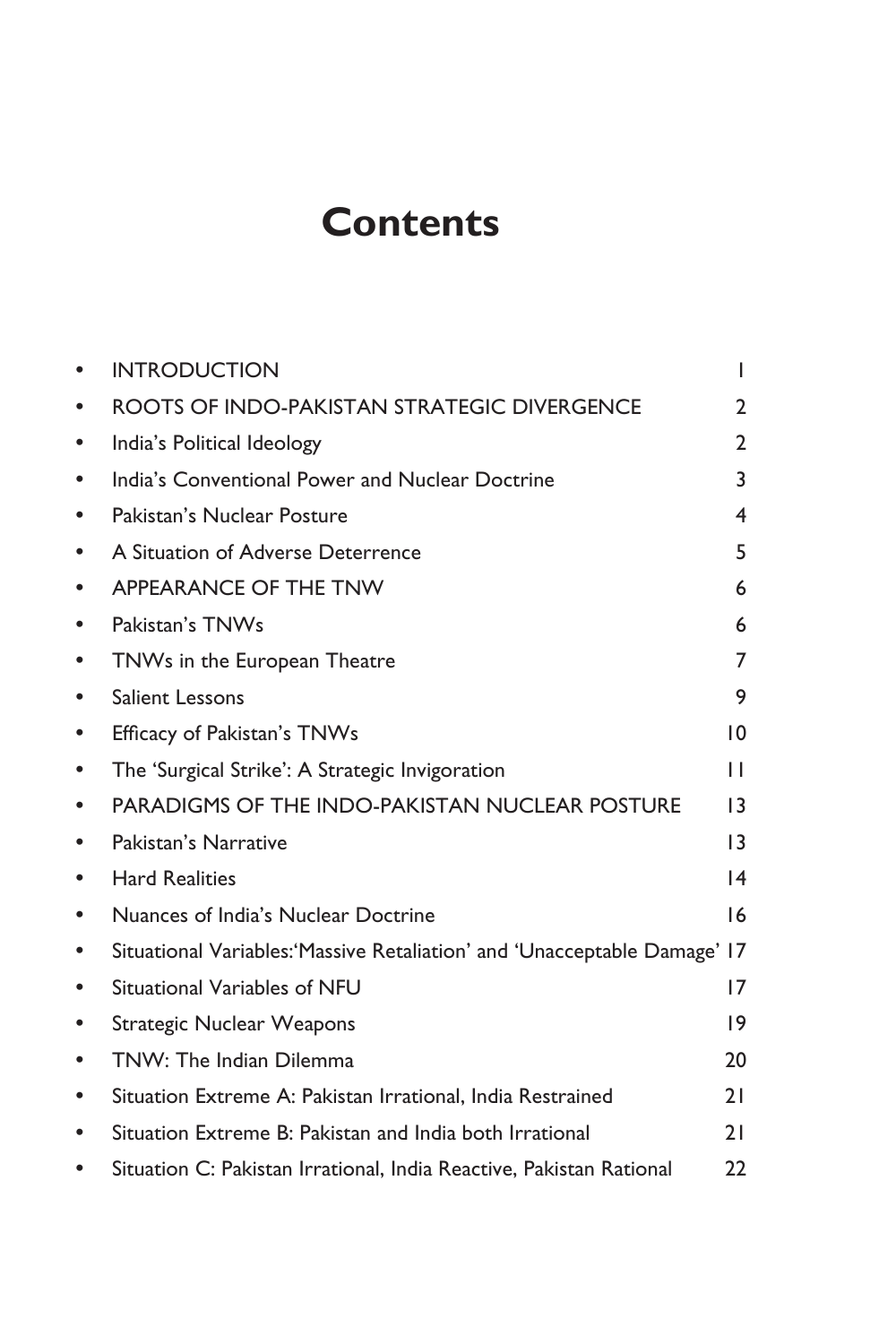|   | Situation D: Pakistan's TNW Strike is Reciprocated<br>(If India too has TNWs)                      | 23 |
|---|----------------------------------------------------------------------------------------------------|----|
|   | Situation E: Rhetoric Apart, Both Sides Desist From Actually Using<br>TNWs (If India too has TNWs) | 23 |
|   | From 'Mad' Logic to Sublime Realisation                                                            | 24 |
|   | <b>Situational Inferences</b>                                                                      | 24 |
|   | <b>WHITHER INDIA'S TNW?</b>                                                                        | 25 |
|   | Deterring Pakistan's Sub-Conventional War                                                          | 25 |
|   | Configuration of Tactical Use Nuclear Weapons (TUNWs)                                              | 26 |
|   | Dealing with Nuclear Arm-Twisting                                                                  | 26 |
|   | <b>Conventional Power</b>                                                                          | 27 |
|   | China Factor                                                                                       | 28 |
|   | <b>CONCLUSION: CHARTING A NATIVE PATH</b>                                                          | 29 |
| ٠ | References                                                                                         | 30 |
|   | <b>Notes</b>                                                                                       | 31 |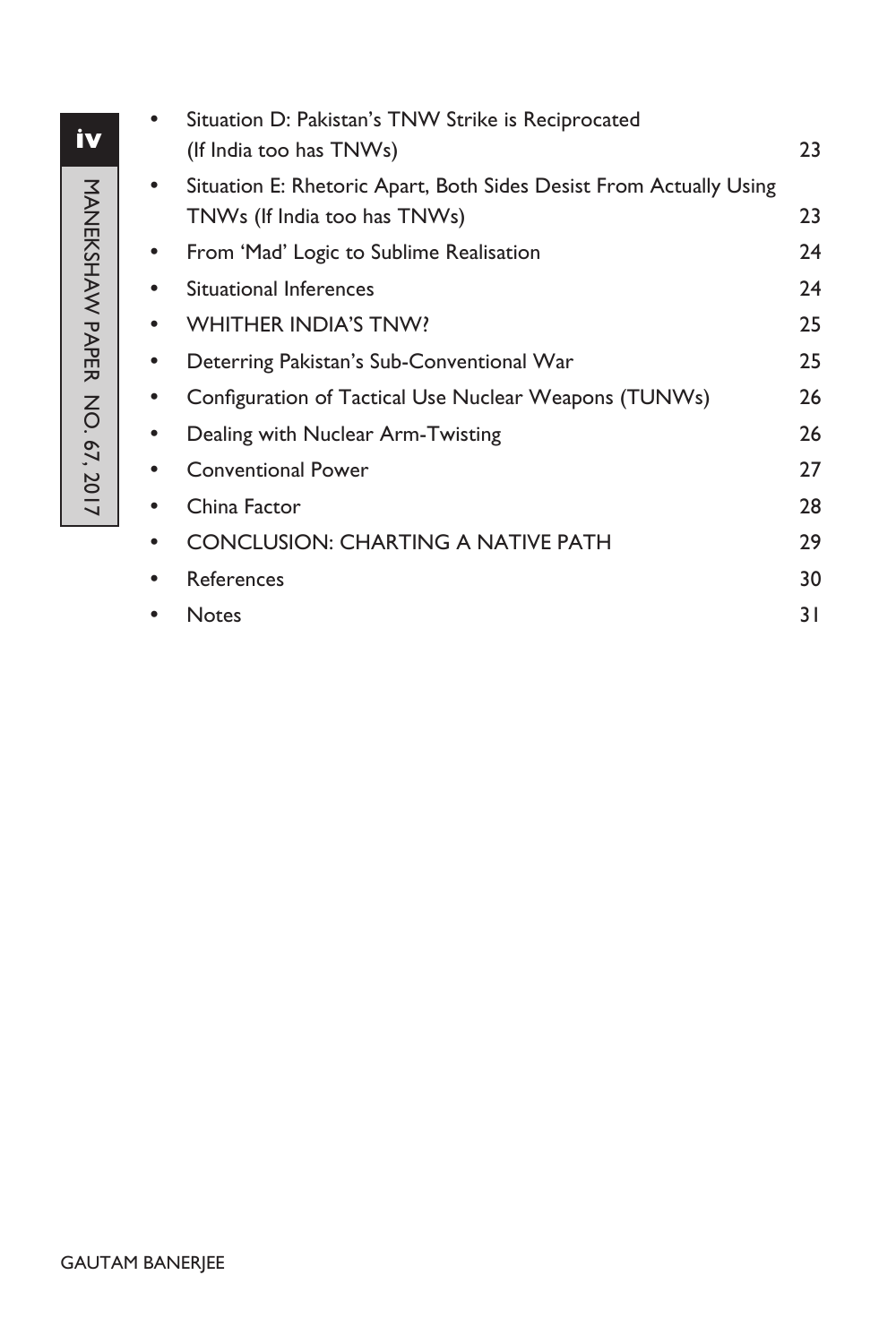## **A New Equation of Pakistan's Nuclear Weaponisation**

#### **INTRODUCTION**

In 1998, immediately following India's 'Shakti' nuclear tests, Pakistan chose to announce its overt nuclear weaponisation by conducting tests in the Chagai Hills of Baluchistan. Having gained nuclear bomb capability nearly a decade ago with China's active help, all Pakistan needed to do this time was to use weapon components which had already been tested in the Lop Nor test site in the Gobi desert of Xinjiang, China. Subsequently, posing as an 'innocent victim' of India purported propensity to "launch military offensive to overrun Pakistan", it declared the policy of 'first use' of its strategic nuclear arsenal. Pakistan proposes to carry out nuclear strikes against India when its ambiguously (un)defined threshold of nuclear use is considered, by the Pakistan Army, of course, to have been breached by India's 'superior' conventional military forces<sup>1</sup>.

Numbering 130, Pakistan's current nuclear arsenal is reported to be larger than that of India numbering 118. Further, strategic analysts aver that Pakistan is intent on increasing that number to 200 or 250. In a parallel development, in 2011, Pakistan declared its intent to acquire 'Tactical Nuclear Weapons' (TNWs), the purpose being to destroy India's offensive forces even before these can breach its nuclear threshold. Some years down the line, as induction of TNWs in Pakistan's nuclear arsenal takes shape, the pitch of its proxy aggression as well as instigation of misguided elements in Kashmir and elsewhere in India is also seen to be rising. Indeed, these developments are but the escalatory steps of the strategy that Pakistan contrives to tear Kashmir away from India before striking a lethal blow at the very roots of Indian nationhood.

This situation calls for India's strategic community to find ways to break free of a dangerous nuclear imposition by which the ever inimical state of Pakistan seeks to immobilise India while inflicting a 'thousand cuts' on it and bleeding it to disintegration. The debate on India's options in dealing with Pakistan, including the application of its nuclear doctrine, enunciated in 2003, should, therefore, receive a fresh impetus. Accordingly, the discussion in this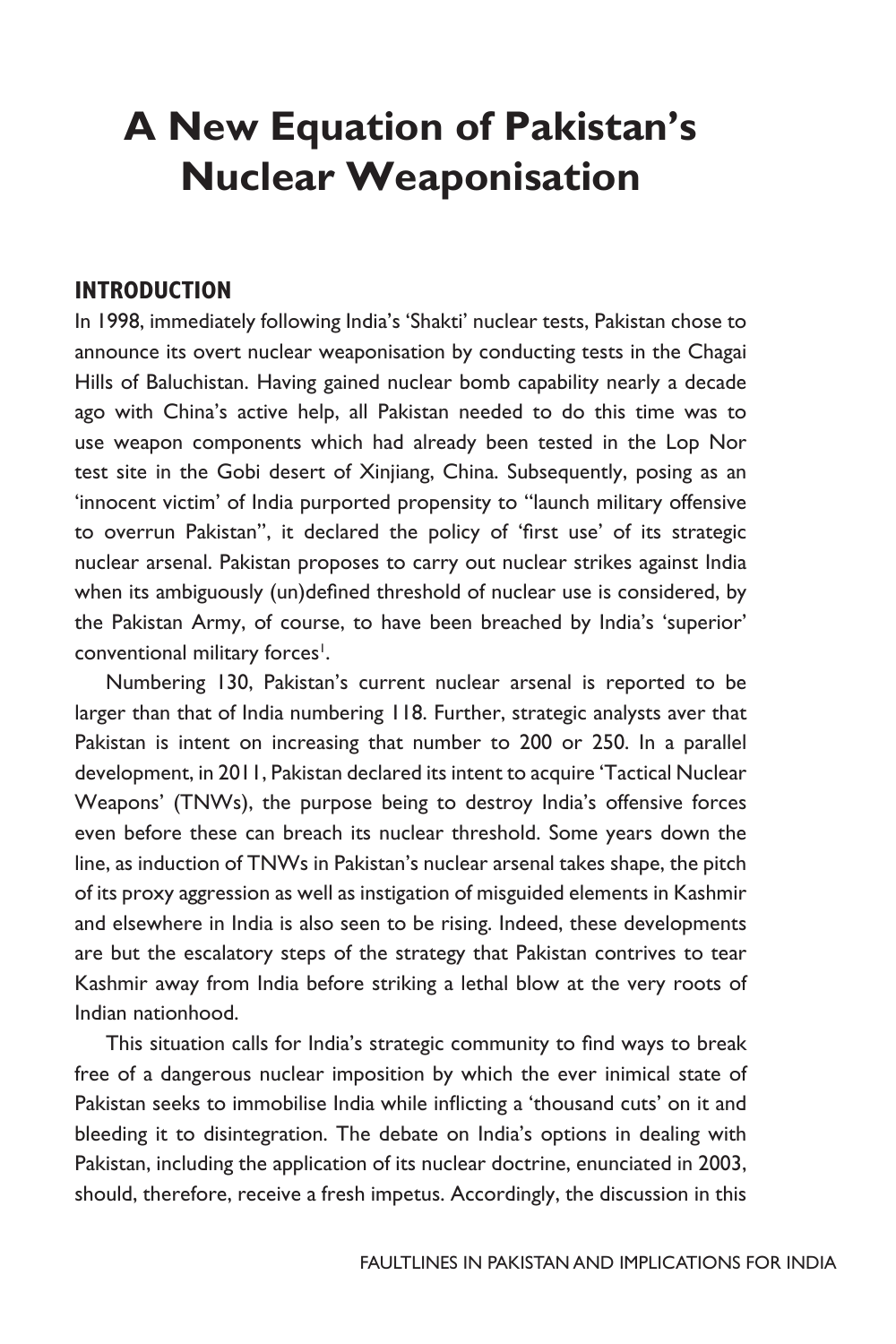paper is focussed on the implications of Pakistan's inclusion of the TNWs in its nuclear arsenal upon India's security and integrity.

It is intended to discuss the following issues this paper:

- India's *objectives*, as dictated by its political ideology, in protecting its national security against inimical assaults from external adversaries.
- The effect of *Pakistan's possession of TNWs* on the strategies that India might adopt to secure its objectives.
- The hypotheses and paradigms of 'nuclear-strike-counter-strike' in the Indo-Pakistan context.
- A revisit of India's nuclear weapon policies, and the advisability or otherwise of *India developing its own TNWs*.

#### **ROOTS OF INDO-PAKISTAN STRATEGIC DIVERGENCE**

#### **India's Political Ideology**

Just as it is with every state, India's political class defers to the exercise of sovereign dispensation in the achievement of the nation's socio-economic progress. But in the application of that ideology, unlike those in most other strategically positioned states, it repudiates a substantive role for its military institution. Picking up the notion that prevailed among the last native Hindu rulers of a politically divided *Bharatvarsha* before they were decimated by Western invasions a thousand years earlier, the leaders of post-Independence India too believe that 'war solves nothing' (as if 'peace' does!) and go about translating that notion to keep the military institution in a state of comparative emaciation. Post-Independence prejudice or wisdom, whether for good or bad, is not the issue here: the fact is that in democratic India, such convictions prevail across the entire political establishment.

But even if there are noble intents behind keeping military preparedness below par in favour of democratically aspired progress, the hoary lessons of statecraft forbid overdoing that. Conversely, even if unstated but starkly observed, the Indian state, bears the burden of its military institution most reluctantly, and keeps the utility of that institution confined just to *resist* external aggression – to *retard,* or, if possible, deny a free run to the aggressors – and nothing more. Resultantly, the military institution in India, notwithstanding the high esteem it is accorded by its citizenry, has been but grudgingly maintained at the *minimalist* scale of operational effectiveness, that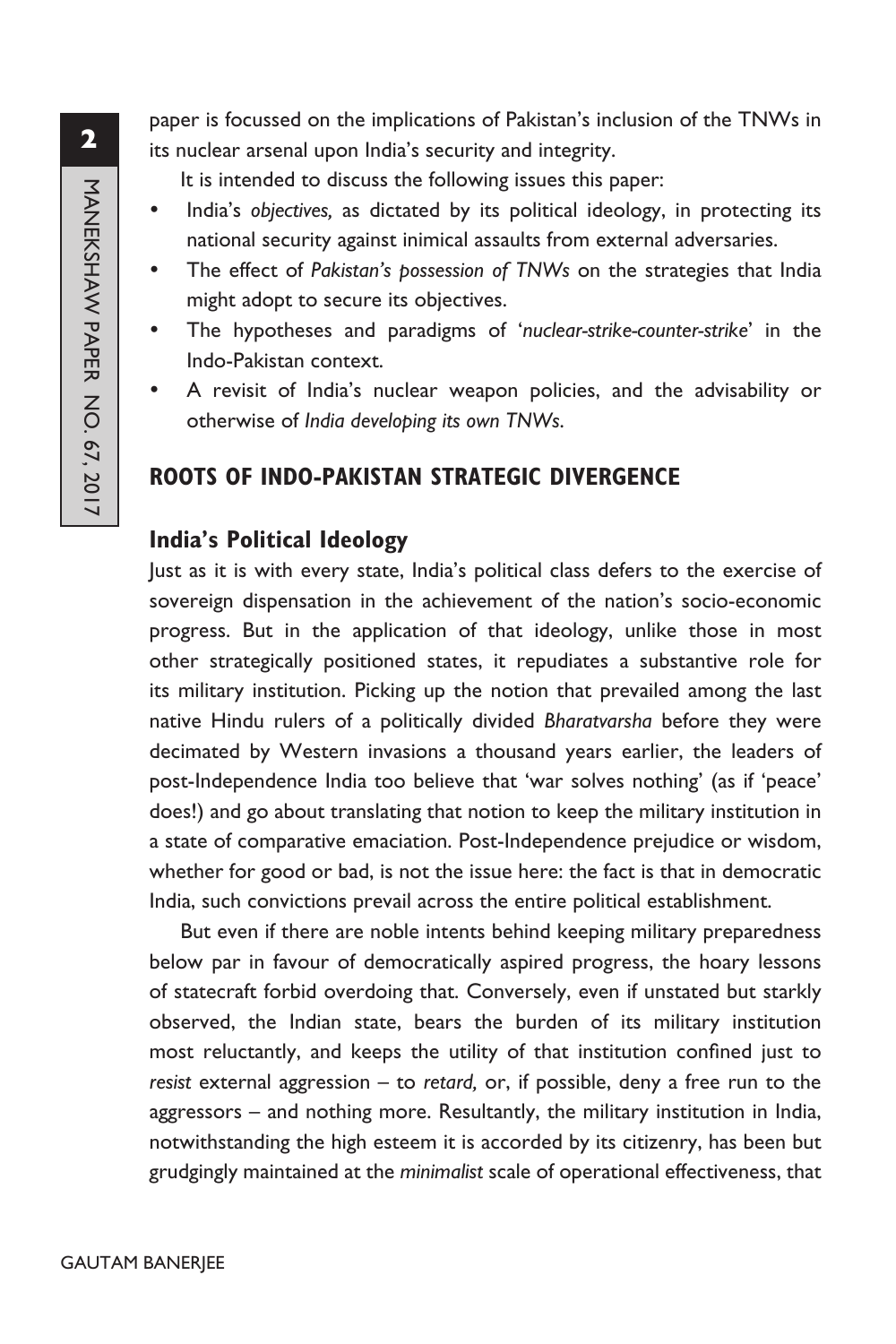scale being decided by such post-aggressive damage suffered at the hands of its instinctively inimical neighbours that even a stoic Indian state is unable to find tolerable.The result is that a passive Indian state emboldens enmity and encourages aggression.

Indeed, just as it reflects on the 'hollowed' condition of India's military institution, this political ideology of passive national security also manifests in the country's recessed, even apologetic, nuclear posture.

#### **India's Conventional Power and Nuclear Doctrine**

India's nuclear doctrine of 2003 repudiates the military use of nuclear weapons, preferring to depend upon 'recessed deterrence'to counter any nuclear blackmail which its two inimical neighbours might thrust on it either singly or in collusion. Thus, consigning nuclear weapons to only political purposes, India's nuclear doctrine subscribes to the policy of 'No First Use' (NFU), leaving the *onus of starting a nuclear war* on its adversaries. Further, to deter the adversary's first use of nuclear weapons, the doctrine declares, "*Nuclear retaliation to a first strike will be massive and designed to inflict unacceptable damage*". To that end, the doctrine entails the propagation of 'Credible Minimum Deterrence' (CMD) through the possession of a nuclear weapon inventory that would be adequate to inflict 'unacceptable damage' upon the initiator of a nuclear exchange.

For a militarily reticent nation that India opts to be, the reluctance to wield military power may be understandable, particularly when that stance is considered to be helpful in bringing good observations from the global fraternity. The problem, however, arises when in its strategic naivete, the state is swayed by a simplistic belief that just the passive and reactive modes of a 'minimalist' military response to conventional and sub-conventional aggression would be enough to keep India secure. That absurd belief then goes on to buttress the state's reluctance to invest on maintaining its conventional military power at the requisite level of modernity. Instead, the state finds it expedient to substitute conventional military deterrence with a combination of rightful indignation against aggression, diplomatic rhetoric, light military actions of defensive content, and at the ultimate end, a 'Credible Minimum Deterrence' (CMD) of nuclear-tipped missile stocks.

The contrast and confusion among India's defence decision-makers is palpable; they repudiate the use of nuclear power as well as covert sub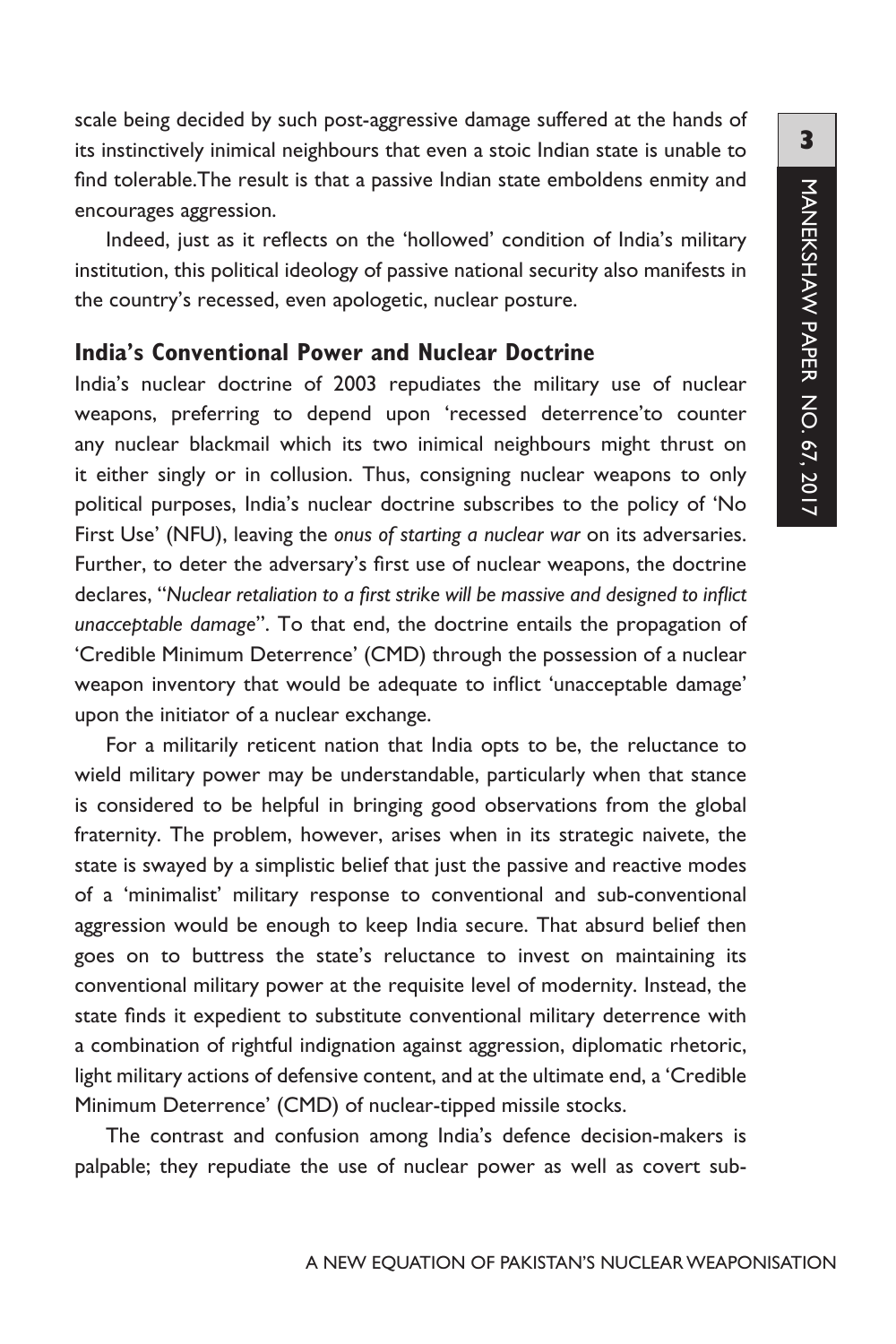conventional interventions to rely on strong conventional military power to keep habitual aggressors away. And yet, they deliberately keep the nation's conventional military power short-charged – a short period after the 1962 disaster being an exception. Obviously, neither the enemy nor the world powers are impressed. India's purported 'strategic restraint' against constant provocations has, therefore, left open wide opportunities for the habitual intransigent to engage in less intensity, long drawn and highly divisive subconventional warfare that strikes not just at Kashmir but at the very roots of Indian nationhood.

#### **Pakistan's Nuclear Posture**

Pakistan's all-powerful strategic oligarchy believes, or pretends to believe, that by bolstering its conventional military capabilities with a strategic nuclear posture and then holding out the threat of a nuclear 'first strike' now and then, it has been able to paralyse India's military muscle. Thus, it grants itself unbridled opportunities to pursue its irrepressible urge to strike at the Indian nationhood through armed aggression. After some backtrack in the aftermath of the 2001-02 showdown (Operation Parakram), Pakistani strategists felt free again to gradually escalate their openly sponsored, aided, abetted and prosecuted sub-conventional aggression of proxy insurgency and crass terrorism against India. Next, as would be seen during the subsequent discussion, by adding TNWs to their nuclear arsenal in 2011, Pakistan's strategists construe to have imposed what they posit as "full spectrum deterrence" upon India. That deterrence, they believe, altogether terminates any option that India has to apply its supposedly superior conventional forces to chastise Pakistan. And that, they smugly aver, leaves India with no option but to suffer at the receiving end of Pakistan's perpetual armed aggression<sup>2</sup>.

Pakistan's aggressive behaviour is further bolstered by the tentative strategy that India's custodians of national defence seem to have adopted. That is so when, adding the poison of Islamist *jihad*, Pakistan has been able to raise the level of aggression to a scale so dangerous as is currently on display in Kashmir, and to a worrying extent, even in the rest of India. In response, all that India is supposedly 'allowed' to do is be confined to defensive measures, which, at best, can only limit the mayhem that Pakistan perpetrates on the Indian soil. Considering that apart from parroting the warnings of 'not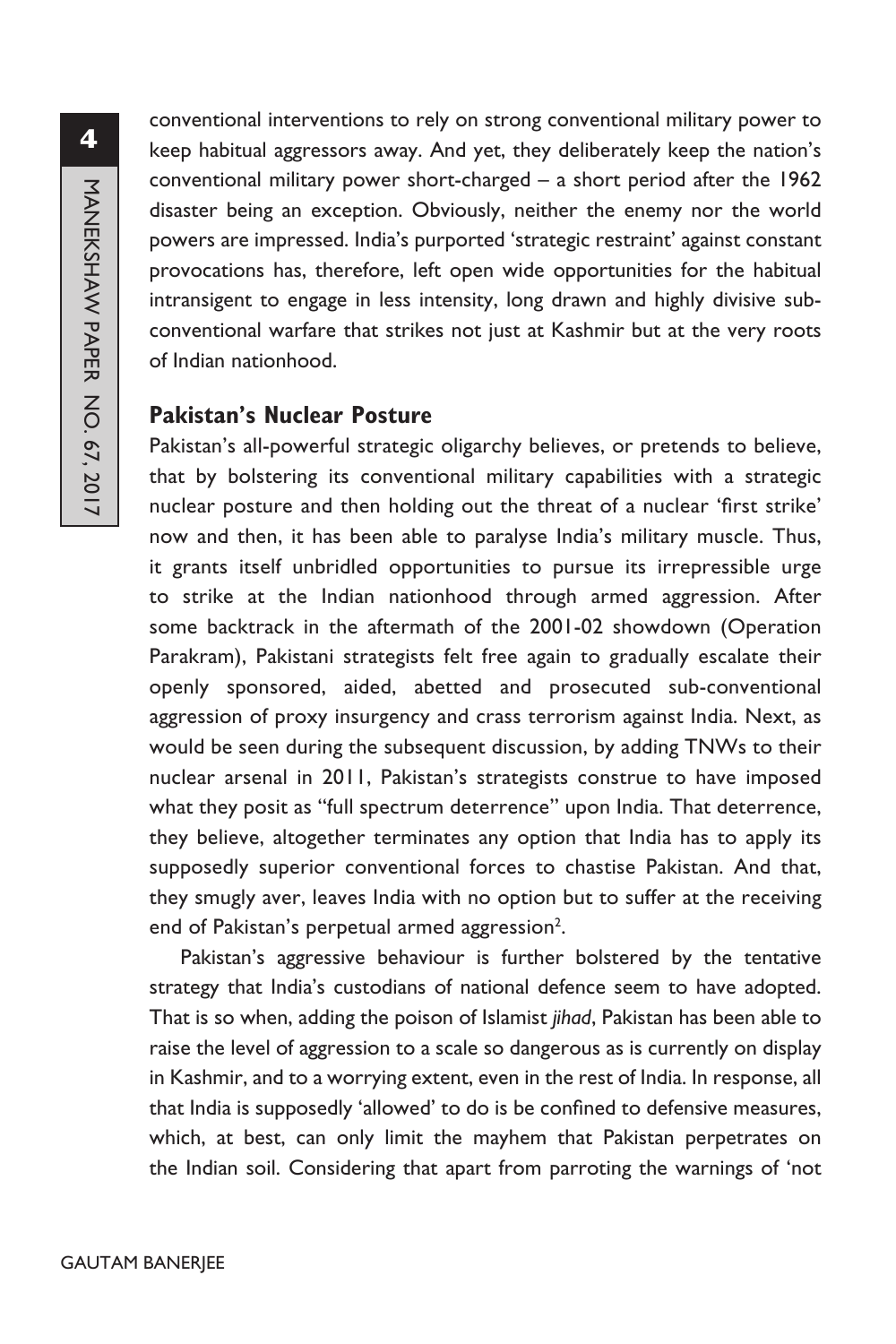tolerating any more' of the mayhem which Pakistan's *jehadi* military 'assets' perpetuate on the Indian soil in the forms of 'proxy war' in Kashmir and terror operations in the rest of the nation, this belief of Pakistan's is apparently vindicated. No doubt, Pakistan's sense of immunity is nurtured by India exercising what is rather pompously described as 'strategic restraint', which has been in demonstration in the wake of such grave provocations like the Kargil, Parliament, Mumbai, Samba, Pathankot, Uri, and Nagrota attacks – the list is rather long. Notably, even earlier, Pakistan believed that its undeclared nuclear possessions had deterred India from taking offensive action in 1990 against its instigation of the Punjab insurgency.

#### **A Situation of Adverse Deterrence**

Pakistani strategists have spelt out, albeit informally and as ambiguously as it suits them, the lower 'red-line' for Pakistan to launch its strategic nuclear weapons. According to those indicative pronouncements, Pakistan would resort to the use of nuclear weapons when it perceives its political, territorial, economic or military integrity to be under the threat of collapse. Making the chest-thumping Pakistan state pay when its aggression becomes intolerable—rather far from the notion of triggering the collapse of that intransigent state—being their goal in any case, Indian strategists took note of those messages with due seriousness. Thus, India's offensive strategy against Pakistan was remodelled, the intended depth of offensives curtailed, and the force structure reconfigured – all to prevent offering an excuse for Pakistan to start a nuclear war.

In that process, the Indian state might have gone overboard in buying the theory that even limited objective military retaliation(s) to curb Pakistan's sub-conventional aggression would trigger a conventional war, and then, as India's conventional military superiority starts telling, Pakistan would be provoked to unleash its oft reiterated nuclear 'first strike'. In that case, with the national endeavour focussed on accelerated economic progress,it might be difficult for the Indian state to reconcile with whatever be its share of the consequent destruction. This predicament of India has encouraged Pakistan's strategists to tighten the confinement of the Indian defence decision-makers' minds to just defensive resistance against Pakistan's proxy war, while freezing, if not sequestering, India's conventional military edge to retaliate.It is, thus, in Pakistan's reckoning, that India, many times bigger and stronger, stands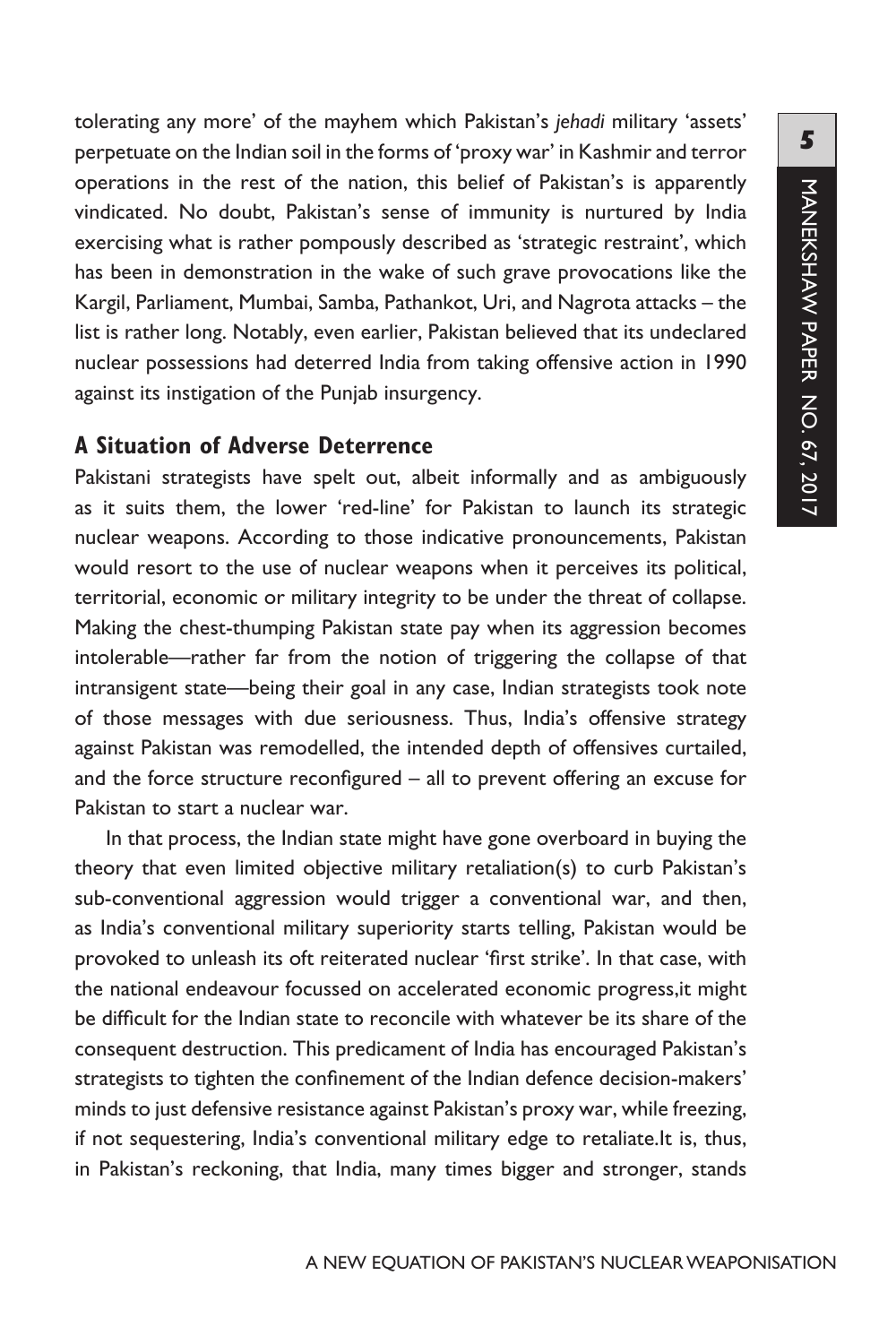deterred from punishing Pakistan in any way for attacking India in its own backyard.

Here is a case of a rapacious state using its nuclear weapons to immunise itself from the consequences of its avarice! Thus, with a bit of overstatement, it may not be out of place to say that here is a case of a weaker enemy adopting a superior strategy to perpetrate overt aggression against a superior power, while immunising itself against retaliatory retribution.

### **APPEARANCE OF THE TNW**

#### **Pakistan's TNWs**

It was in the backdrop of Pakistan's brash pronouncements of nuclear brinkmanship during the Kargil conflict as well as the 2001-02 standoff (Operation Parakram) that the Indian Army devised its strategy to exploit the 'space' through which limited conventional military retribution could still be meted out against Pakistan's proxy war, without having to breach Pakistan's nuclear threshold. Though anything but 'cold' in its characteristics, the sobriquet of 'Cold Start' has got stuck to this inspiring strategy. The strategy called for the conduct of quick conventional offensives by a number of distinct 'battle groups' across a wide front and limited depth, so to inflict extensive military and political damage to the habitual offender, while remaining short of providing passable excuses for Pakistan to use nuclear weapons, ostensibly to save itself from disintegration.

In response, Pakistani strategists have been intent on devising means to constrict the said 'space'which, as both the protagonists understand, remains open for India to unleash its conventional forces in the so-called 'Cold Start' mode. Half a decade of efforts later, the addition of TNWs in Pakistan's nuclear arsenal is the fruition of that intent. It is stated that the TNWs would be used to destroy even the shallow penetrations into Pakistan's territory that India's forces might gain across a wide front. In the reckoning of Pakistan's strategists, introduction of TNWs should, thus, close what little options India has to retaliate. India would then have no option left but to resign to being "bled by a thousand cuts", as the rhetoric goes. Pakistani strategists have, thus, devised what they term as 'full spectrum deterrence' to tie India's hands while enjoying 'full spectrum immunity' from retaliation as they go on inflicting those 'cuts' on hapless Indians.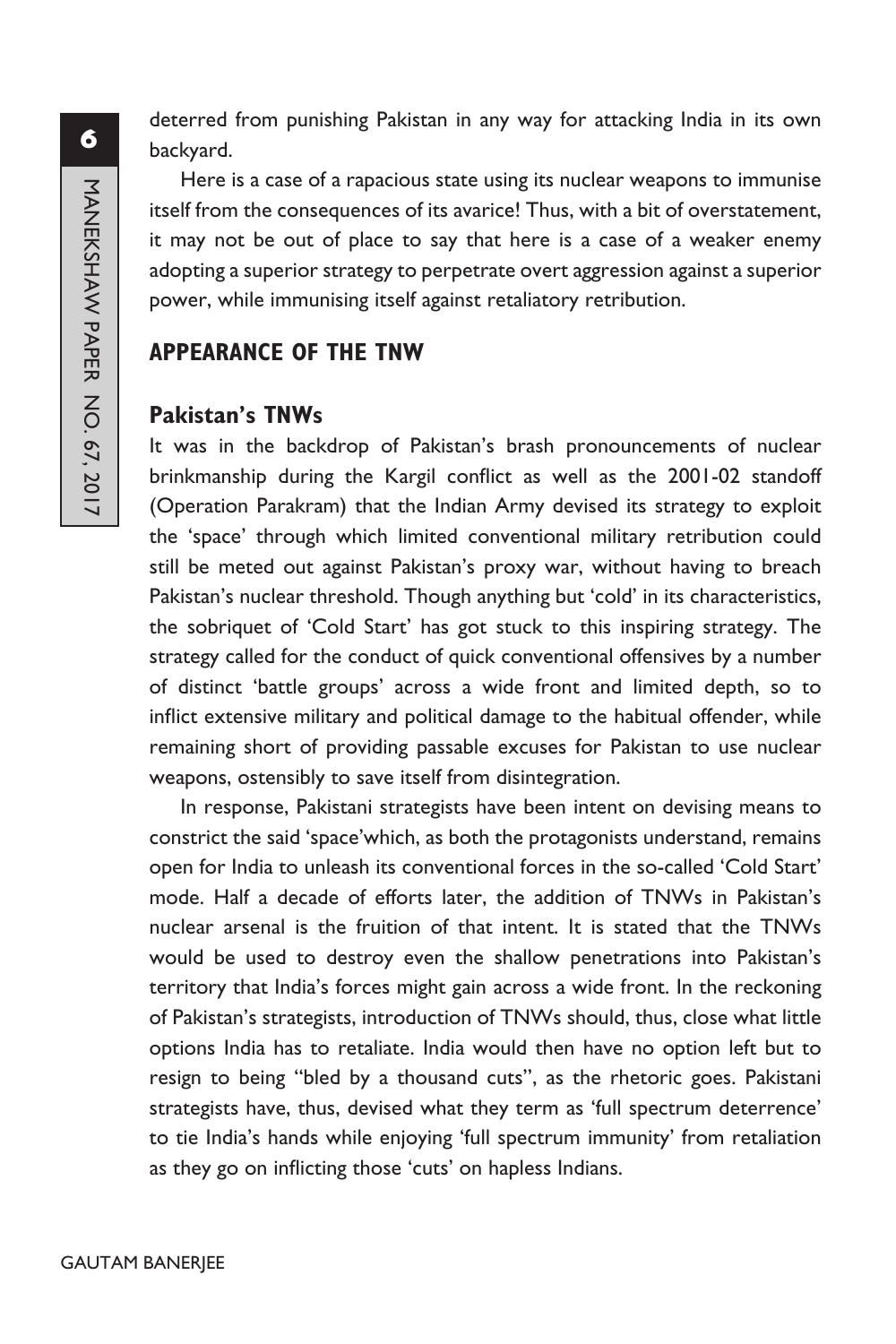#### **TNWs in the European Theatre**

Even if there may be no befitting inference, it may be of interest here to touch upon the advent of TNWs in the post-World War II Europe theatre.

By the 1960s, Soviet Russia had caught up, more or less, with the fission, fusion, thermo-nuclear and neutron bomb arsenal in America's possession. Thus, followed the espousal of various theories of 'first use' and 'follow up' nuclear exchange between the two adversarial parties, 'flexible' or 'proportionate' response to 'first attack', the 'escalatory ladder', the madness of 'mutual assured destruction', and, finally, the nuances of astute 'nuclear signalling', all aimed at saving the civilised world from that madness. At the end, it dawned upon the leaders of both blocs that the state of nuclear deterrence and counter-deterrence had brought them to a permanent stage of stalemate which could be broken only at the prospect of complete mutual devastation. Thus, as the conventionally superior Warsaw Pact Armies hovered over the East-West divide across the then East Germany-Czechoslovakia frontier, the assurance of nuclear 'first use' that had been available to the opposing North Atlantic Treaty Organisation (NATO) Armies to thwart the Communist forces was somewhat neutralised. The favourable asymmetry was, thus, compromised, leaving the Western Alliance vulnerable to the Eastern bloc's overwhelming superiority in conventional military power. The latter's massive military formations could be maintained only in the autocratic regimes; democratic nations, answerable to the people and their immediate needs, could not match that array of conventional forces<sup>3</sup>.

It was at that juncture, when the lunacy of 'assured destruction' had been discarded as unacceptable, unthinkable and abhorrent by both the contestants, that America deployed its TNWs. These weapons were meant to be used under the 'Air-Land Battle' strategy to counter a possible onslaught of successive echelons of massive Warsaw Pact forces which, for the NATO Armies to tackle, would have needed an impractically large conventional order of battle. TNWs were, therefore, introduced to use fewer and smaller yield nuclear warheads to substitute for large conventional formations, and so stop the Communist invasion without having to escalate to a strategic nuclear 'first strike'.

TNWs have been defined in many ways – according to size and weight, mobility, yield, range and usage, but, finally, it all boils down to the actual usage of these against designated targets and ranges of 'counter-force'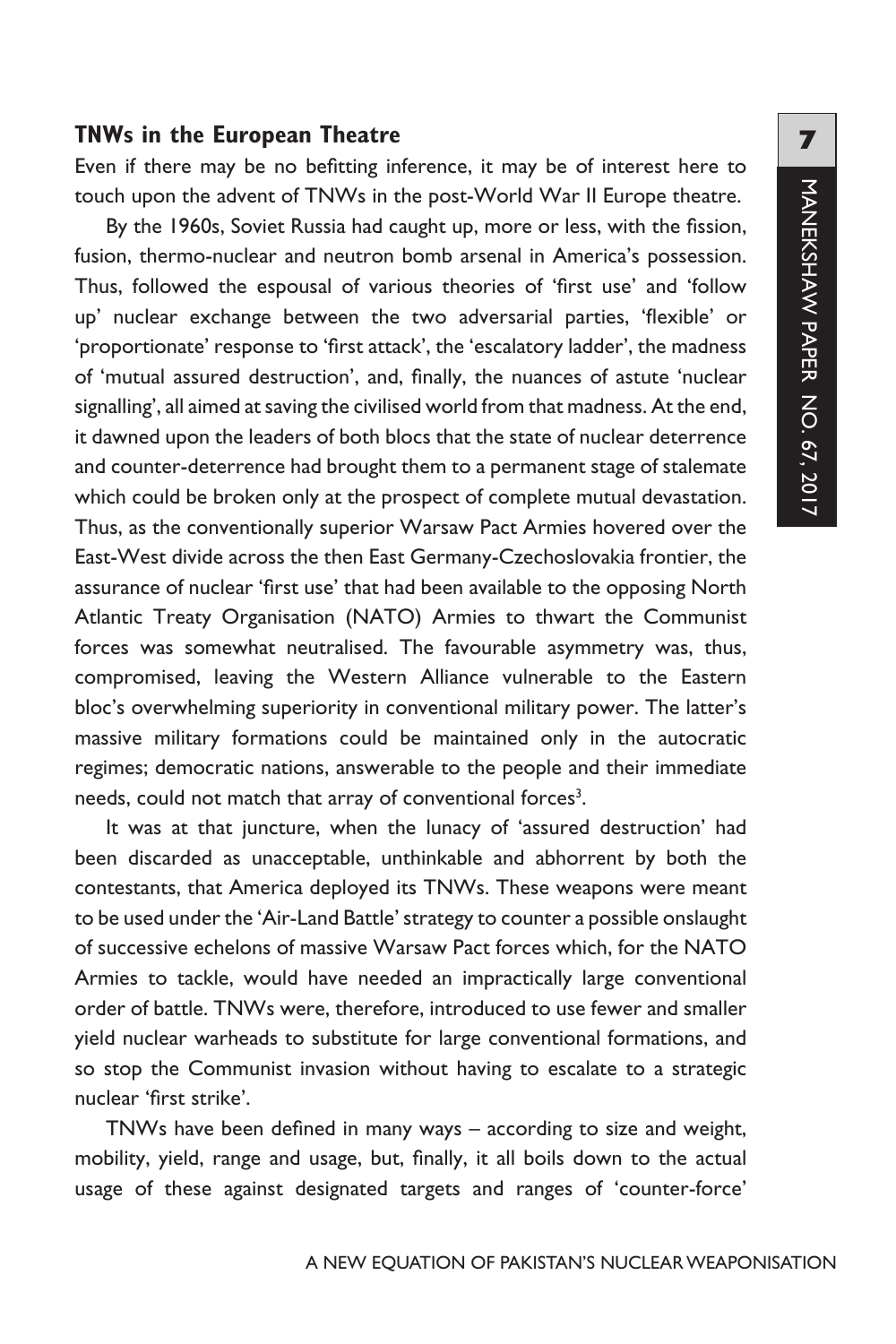engagement. Accordingly, TNWs have also been classified under 'battlefield' and 'theatre' weapons. The damage effect and range of 'battlefield weapons' is dictated by targets such as manoeuvring or defending forces in field fortifications, force assembly areas, defiles, bridgeheads, communication hubs, logistic echelons, etc., while those of 'theatre weapons' are geared to engage Command, Control, Communications, Intelligence (C3I) nodes, force concentrations, administrative areas, logistic installations, rail, shipping, military-industrial infrastructure, and so on. Accordingly, battlefield TNWs are likely to be designed for sub-kiloton (below 0.01 to 0.99 kiloton of TNT equivalent) and low-kiloton (1 to 18-40 kiloton of TNT equivalent) yields, to inflict instantaneous 'severe damage' within killing zones of a few hundred and up to some thousand metres radii respectively. However, more than its larger 'killing zone' as compared to conventional bombs, abhorrence of nuclear weapons arises due to the manner in which the target on 'ground zero' is instantaneously 'vapourised', the peripheral areas are subjected to 'total destruction' within a few seconds, and the long-term radiation damage to life and materials that follows. Arguably, there have been claims of turning 'air burst' TNWs harmless in terms of radioactive damage but these claims are to be taken with a pinch of salt.

Apart from higher destruction over a larger killing area as compared to similar weight and volume of conventional weapons, the estimated immediate or primary damage potential of TNWs against deployed military formations is somewhat limited. Thus, a one kiloton weapon might wipe out an Army sub-unit while a 15 kiloton may do that to a full line unit. The overall effects of radioactive fallouts and secondary damage to personnel and hardware would thereafter depend upon weather, terrain, wind, population density and protective measures available to the targeted forces. The point to note is that the ruling factors and variables being many, the figures quoted can only be guess estimates. What is beyond doubt is the intense destruction by nuclear weapons.

By the late 1960s, as the Soviets too caught up with their TNWs, strategists in either camp subsequently realised that the use of TNWs at the extreme height of a conventional war, would, in all probability, start from ones and twos to more and more, till a stage would be reached when escalation to a strategic nuclear strike-counter-strike exchange could not be prevented. That horrendous prospect caused the already prevalent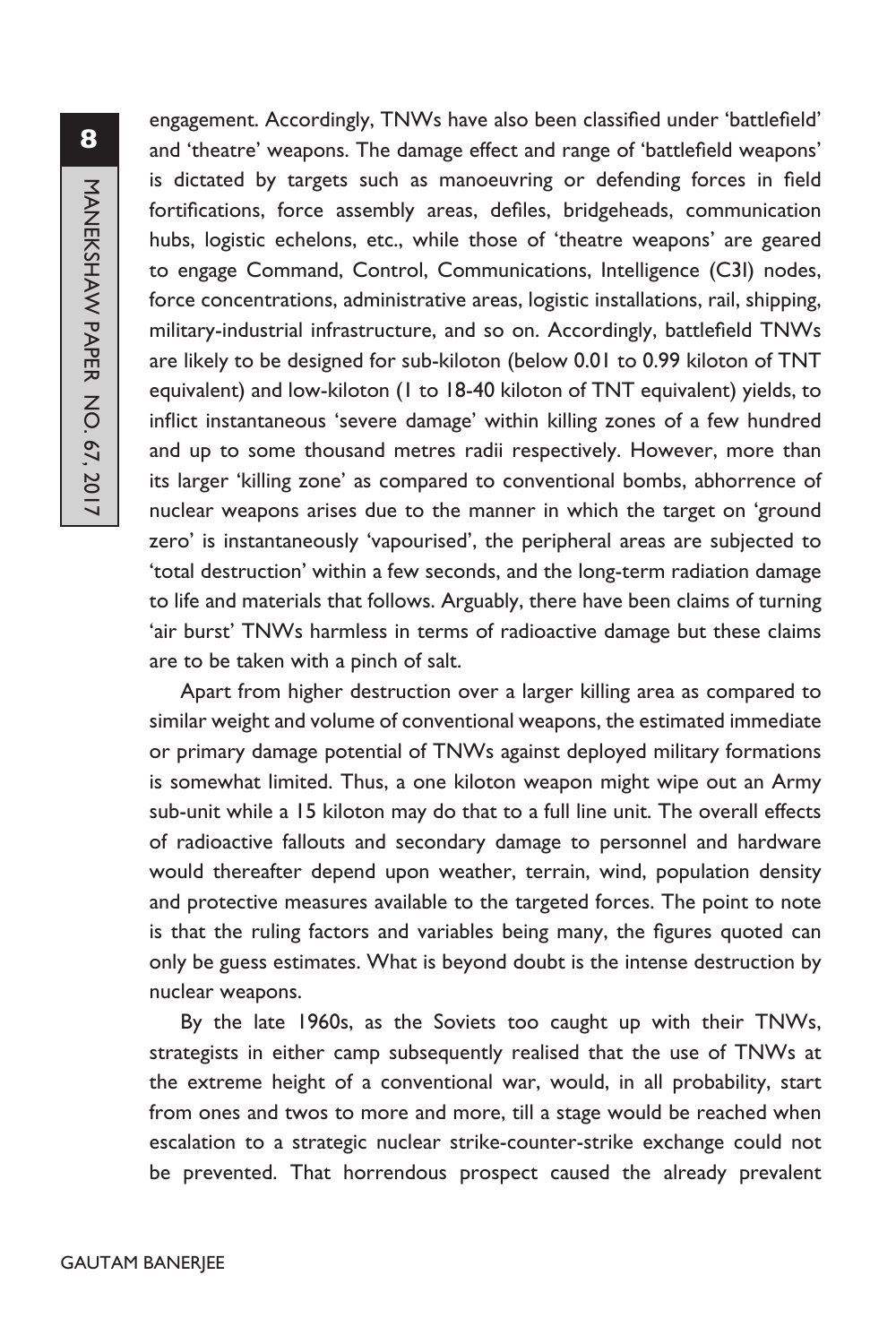stalemate over strategic nuclear weapon to spill over to the use of TNWs. All nuclear weapons thus, became unusable in war, though these could be retained to find some sadistic joy in taking the enemy along into mutual oblivion. A stage, thus, came when, nixing the TNWs, the 'West' and the 'East' both reinvented the wisdom to stick to conventional deterrence. The scope for massed warfare being rather limited, they now took to satiate their ideological divergence by resorting to sub-conventional, irregular and surrogate warfare, to be engaged on third party lands<sup>4</sup>.

In other words, once the deterrence of strategic nuclear weapons got stalemated, the opposing forces configured TNWs into their conventional military operations. Then, in turn, TNWs too lost their conventional utility, till the end of the Cold War put a stop to that ghastly exercise. Arguably, therefore, *possession of TNWs by both the opposing adversaries puts a valid question mark on the usefulness of these as weapons of war, just as it had been in the case of strategic nuclear weapons*. This lesson could be a term of reference in the Indian context.

#### **Salient Lessons**

There are salient lessons to be learnt from the eternal cycles of inflation and deflation of the East-West confrontation that goes on even at present in some form or the other. Without going into the case studies, some of the lessons may be recounted as follows:

- Political leaders do not go to war unless they are certain of strengthening their domestic position. But autocratic rulers, bereft of fair advice, are known to have gone wrong in their assessment of victory. This lesson is exemplified by Pakistan's ventures in 1948-49, 1965, the Western Sector in 1971 and the Kargil conflict. By this token, should India stand firm, *Pakistan's sub-conventional war against India is* ultimately *bound to fail*.
- Ruling oligarchies avoid venturing into any act, including warfare, that could spell their fall from power and pelf. To that extent, their love for the nation has to be recessed in preference to their personal aggrandisement. This lesson points to the likelihood that notwithstanding its grandiloquence, *Pakistan's ruling clique would not like to invite massive nuclear retaliation, and be reduced from opulence to penury and death.*
- For an adversary to initiate a nuclear war, it must be such that the war concludes on its terms, i.e. victory. In such an eventuality, the spectre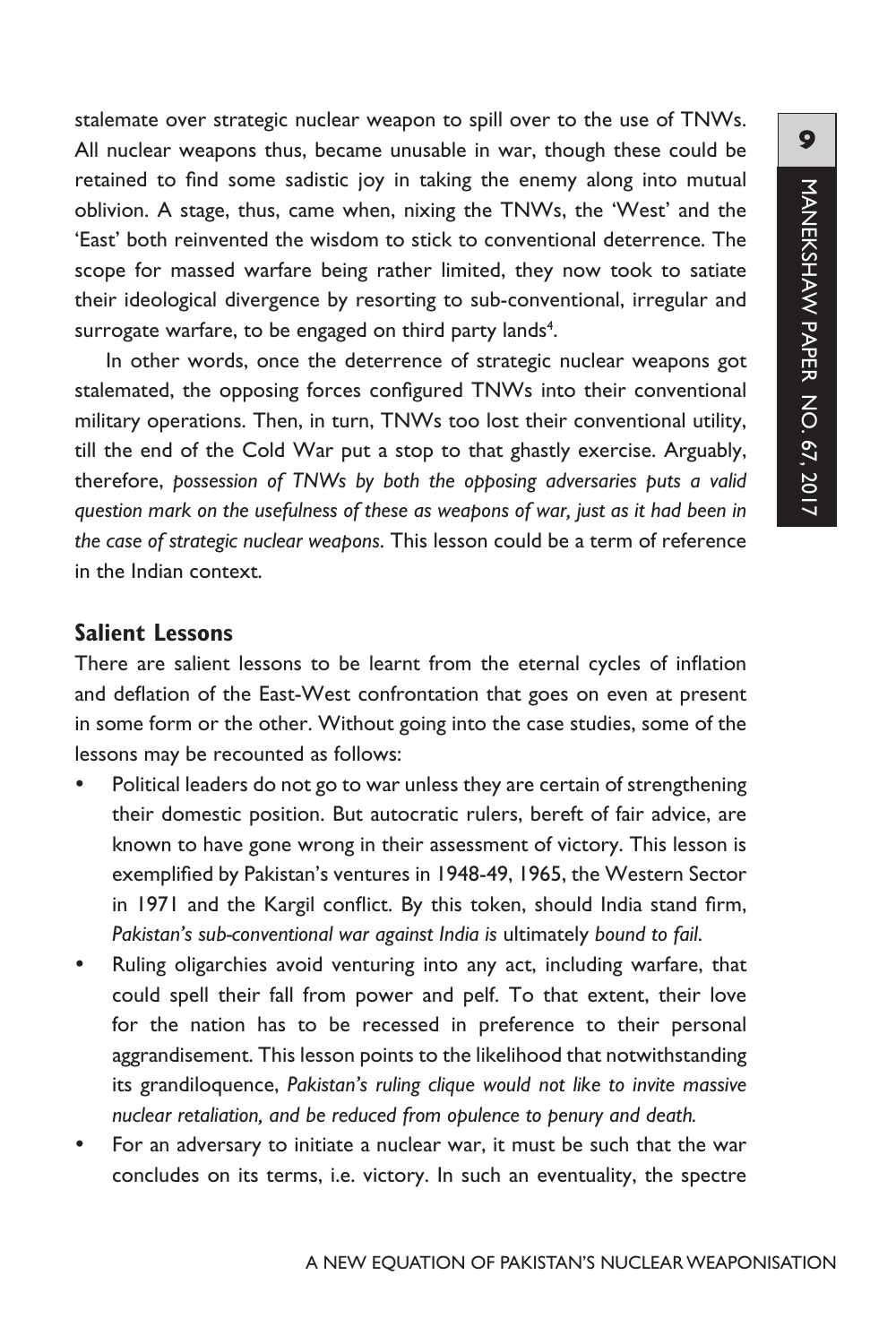of mutual devastation has to be foretold to the people. People do not approve of this, even if they are assured of having to face lesser punishment, of course. *No matter how fanatic they might be, the people of Pakistan would not like to be offered for mass vapourisation*.

- y When *there is no escalation control mechanism in place, no party is likely to initiate a nuclear war just in order to de-escalate a conventional war* that is being fought in a defined battle space.
- A nation with an NFU policy will, of necessity, be required to field a Ballistic Missile Defence (BMD) system to protect its strategic assets and vital centres. But these have glaring limitations. Conversely, it also provokes the opponent to raise its capability. *The idea that BMD complements nuclear security is, therefore, only partially true*.
- Employed at the operational level of war, TNWs could be used with the strategic purpose of *nuclear signalling, to indicate the imminence of escalation, and thereby the necessity of war termination*. Such signals have to be conveyed, and understood in their true sense – when distrust reigns, that is not an easy goal to accomplish.

Inferences drawn from the above lessons suggest that triggering a strategic nuclear exchange could turn unthinkable among Pakistan's ruling feudal elite. Pakistan's adoption of TNWs could be a result of that realisation. Therefore, should India offer a counter to this new affliction among the Pakistani strategists, their joy of brandishing TNWs could vanish. Taking a cue from the East-West confrontation, thus, *India's development of counter-TNWs may be desirable*.

#### **Efficacy of Pakistan's TNWs**

To evaluate the efficacy of Pakistan's TNWs, the first step would be to examine the technical and tactical efficacy of Pakistan's present TNW capability, as well as of what it could acquire in the coming days. Presently, the Hatf IX (Nasr) Multi-Barrel Rocket Launcher (MBRL) system and ground emplaced Nuclear Demolition Munitions (NDMs) form the inventory of Pakistan's TNWs, though at later stages, induction of more alternate delivery means may be envisaged.

In the context of Pakistan's TNWs, it is reported to be a sub-kiloton warhead set inside a 300 millimetre cylindrical shell weighing around 25 to 35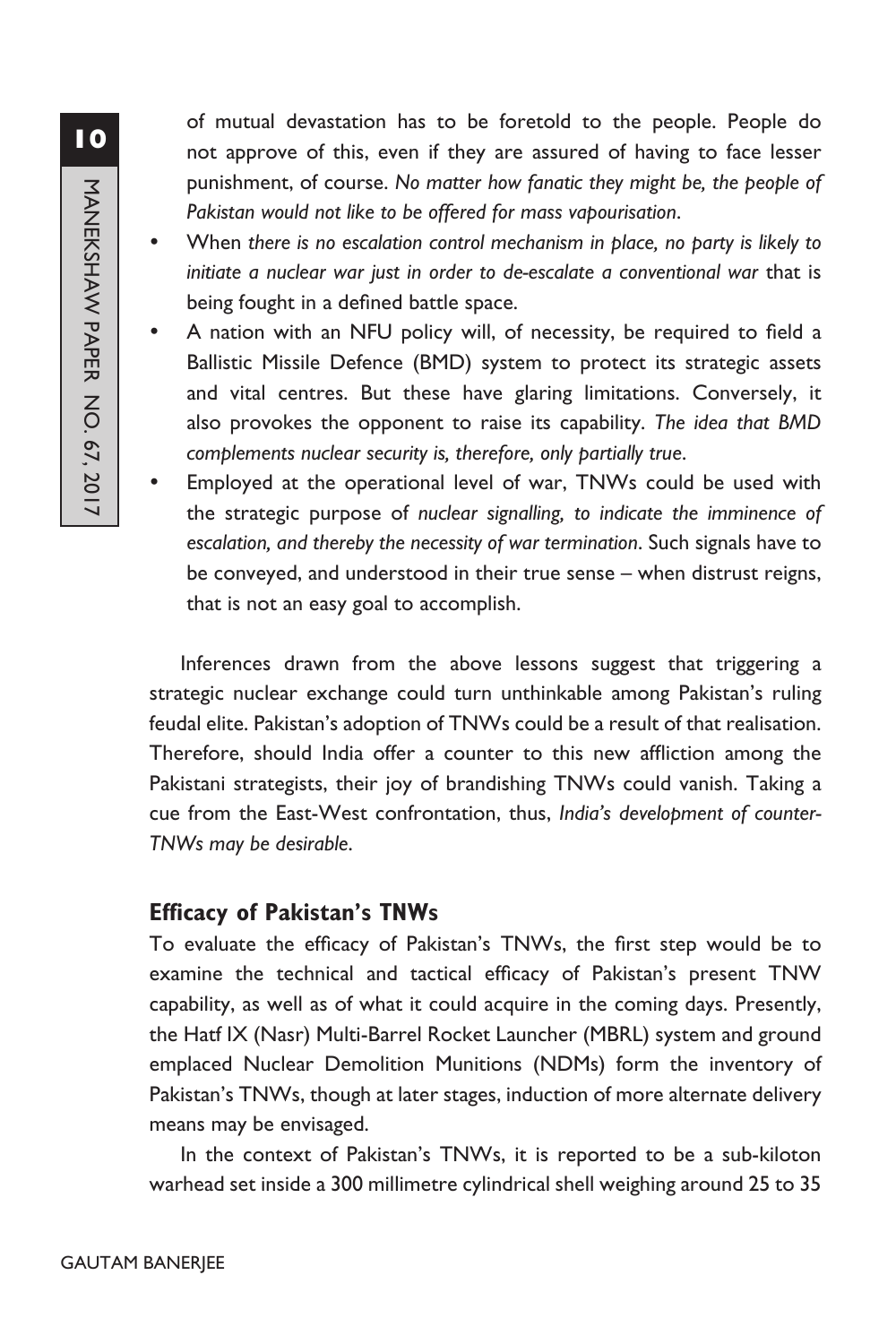kg..The shell is launched to a strike range of 60 km from a four or twin-tube multi-barrel rocket launcher mounted on a 8x8 'transport-lay-launch' vehicle of fair mobility. Assuming that 15 kiloton equivalent nuclear shells would have an immediate killing zone of 550 metres radius, and considering the usual distribution pattern as well as the overlap of the killing zones for four launchers, it could be construed that a good part of an Army unit could be wiped out at the first instance by one salvo of the Nasr MBRL system. Since offensive formations are designed to manage with that degree of destruction, Pakistan would have to use many MBRLs and many salvos of TNWs to stop India's offensive thrusts in their tracks. Therefore, unless it is just a warning shot as part of nuclear signalling, Pakistan's use of one or two TNWs may not make sense.

Reports suggest that the Hatf IX (Nasr) system is being improved to get past India's nascent ballistic missile defences. It is also stated that the system is integrated into Pakistan's centralised defence command-and-control network, for these to be controlled by apex level decision-makers—the Strategic Planning Division (SPD) and National Command Authority (NCA) located at the National Command Centre (NCC), and served by the Strategic Command and Control Support System (SCCSS).Besides, the Pakistan Army Engineers may trigger tactical nuclear demolition devices while the Pakistan Air Force may modify aircraft to drop tactical nuclear bombs. In the coming years, it is expected that Pakistan would be able to mate low-kiloton nuclear warheads with its inventory of longer range ballistic as well as cruise missiles, including the 350 km range air launched 'Ra'ad Hatf VIII' system. The Nasr is then unlikely to be its sole recourse to the use of TNWs.

But whatever be the weapons and the modes of delivery, Pakistan would require a larger number of TNW strikes to blunt any Indian conventional offensive. Even then, for Pakistan's rulers, that would be a contentious decision to make, considering the secondary destruction to life and materials, triggering of international outrage and India's formally pronounced 'massive retaliation to inflict unacceptable damage'.

#### **The 'Surgical Strike': A Strategic Invigoration**

As mentioned earlier, Pakistan's script of India's strategic disconcert is revealing. In Kashmir as well as the rest of India, Pakistan and its terrorist minions would perpetuate, with full impunity, a terrible war against the very core of Indian nationhood; and conversely, India would be prevented from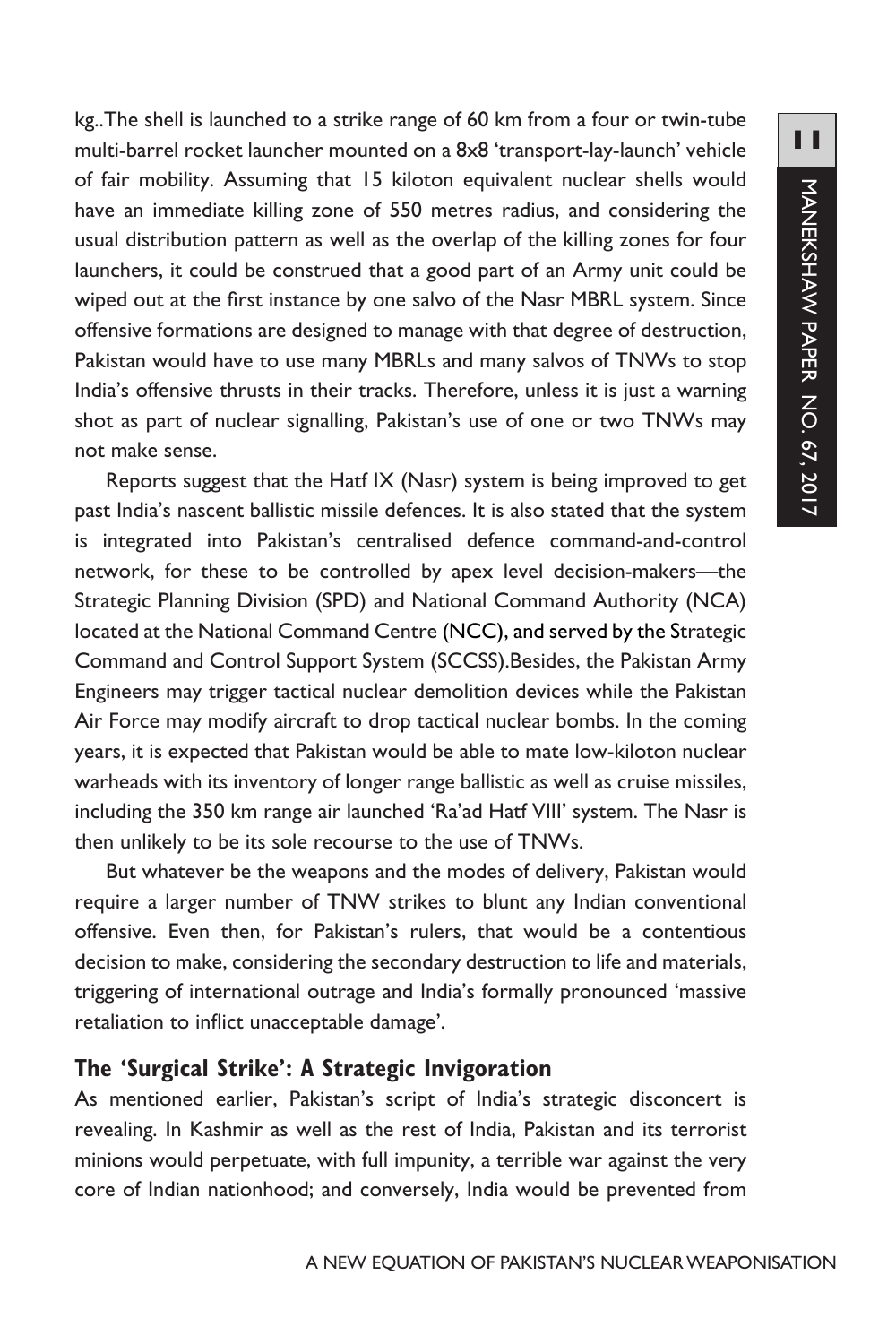**12**MANEKSHAW PAPER NO. 67, 2017 MANEKSHAW PAPER NO. 67, 2017

using its advantage of conventional military power to deter or defeat that brazen act of aggression. In other words, should Pakistan's strategy succeed, the Indian government, in preserving Kashmir's integrity, would be allowed no option but to resign to long-lasting and bloody preventive and defensive actions at the sub-conventional level. Since such passive response to the hard power of aggression offers little chance of putting an end to it, Pakistani strategists, with the initiative in their hands, seem to be smug in their belief that Jammu, Kashmir and Ladakh would eventually fall into Pakistan's lap.

But a more damaging disconcert comes from the suicidal inferences drawn by some of India's myopic policy-influencers who, psyched into considering conventional power as of little use after the advent of Pakistan's TNWs, are reluctant to invest in military modernisation. In their line of thinking, strategic nuclear weapons and various grades of missiles, on one end, and various modestly armed sub-conventional forces, on the other, might be enough to keep India secure, while leaving them to invest on their electoral base. Truly, as many of the past policies indicate, the spell of such strategic naiveté in the Indian state apparatus may not be an exception. Considering that through all wars, insurgencies and catastrophes, conventional military power has provided the fulcrum of the nation's post-independent sovereign strength, that kind of conscious degradation of the military institution defies wisdom. Apparently, many among the custodians of India's defence seem to have lost the battle of the 'mind' thus.

The Indian Army's 'surgical strike' across the Line of Control (LoC) in Kashmir in September 2016 has opened another chapter of the debate over India's officially promulgated nuclear doctrine. Ever since India developed its nuclear weapons as a political tool to deter nuclear arm-twisting by China, an assertive nuclear power, and Pakistan, India's ever-obsessive enemy, it was the first instance of India overtly crossing the LoC. The salience of this action is not in its occurrence—such cross-border mini-actions are undertaken now and then without any significant gains apart from keeping the military institution primed. The salience of this instance comes from its multi-point scale, retaliatory purpose and popular effect. One, it was a chain of orchestrated raids across a wide frontage but shallow depth across the LoC, so shallow that even an inveterate falsifier like the Pakistan state could in no way view it as anywhere near its ambiguous nuclear threshold. Two, it was declared, unapologetically, as an action not targeted at the Pakistani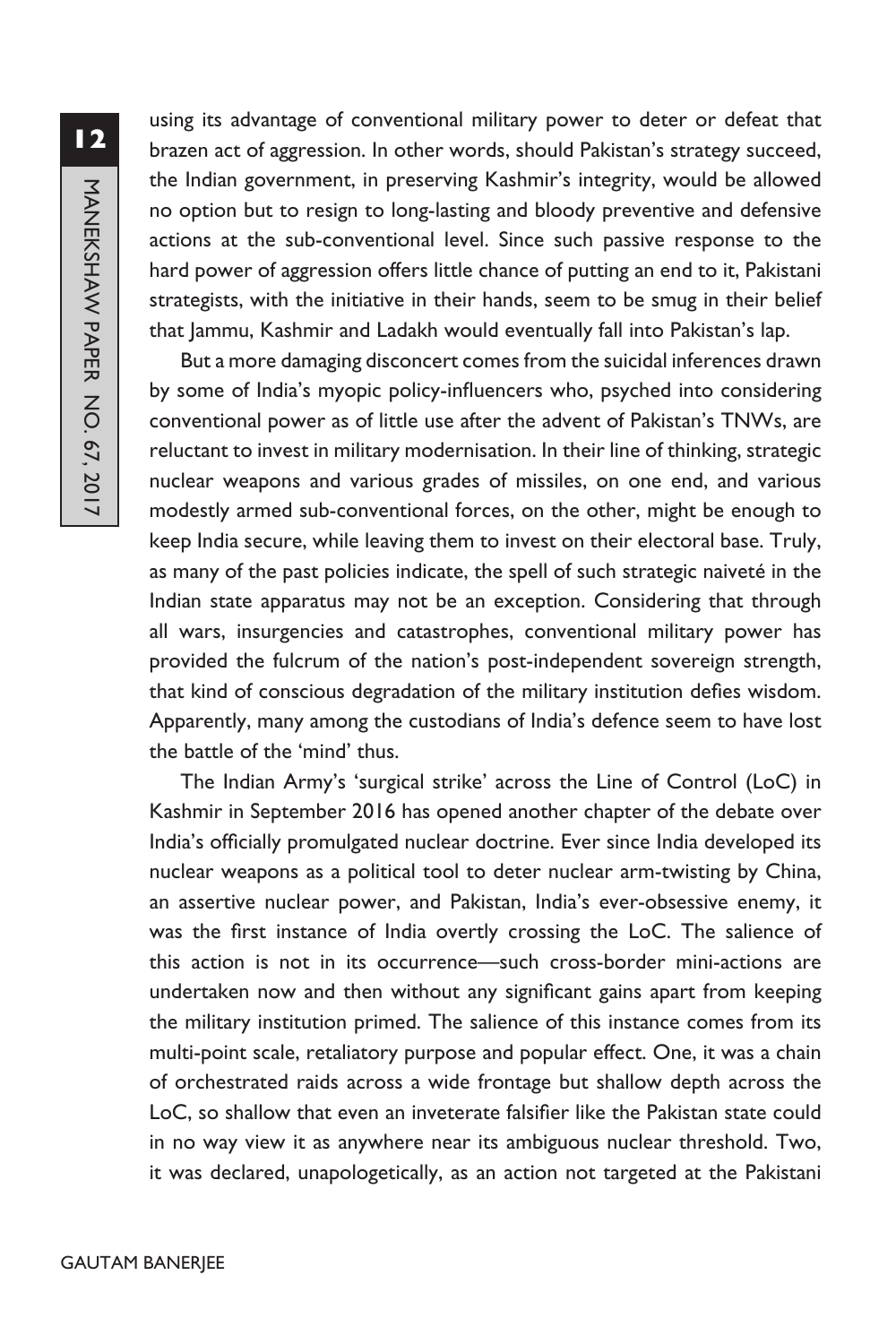state but to destroy terrorist camps, which, by Pakistan's own admission, had uncontrollable *jehadi* fighters. Three, it belied the political trepidation of the Indian state against crossing the LoC in the face of Pakistan's nuclear rhetoric, into what was asserted this time as Indian territory. And, four, it rescued, notionally and temporarily, of course, the Indian state from its pusillanimous image in the eyes of its own citizens – they loved and lapped up the military action and adopted the terminology of 'surgical strike' like a national slogan. The net effect was that it has been proved, if indeed there was any need to prove a well tested logic of warfare, that beyond a point, Pakistan's nuclear bluff must fail to work.

Pakistan's reaction to the surgical strike was revealing. For years now, Pakistan had shed the bombast about its purported 'Allah willed' military power and 'tenfold abilities' of its 'Muslim' soldiery when pitched against the 'infidel Hindu' (*sic*). Instead, it had switched over to 'spook' India – and the global watchers – through irrational pronouncements over its nuclear brinkmanship in all its ambiguity. In the instance of the 'surgical strike', however, when the situation came to the crunch, the Pakistan state, recovering from dismay and confused reactions, chose to remain innocent about the operation, and yet, impelled by its wont, attempted, and continues to attempt, to seek retribution for the 'loss of public face'.

By undertaking the surgical strike, therefore, a new facet of passable military retaliation against Pakistan's sub-conventional aggression has been revealed to India's usually nonplussed defence policy-makers, and even to the pacifists among the military leaders. Articulated with strategic wisdom, this could be the first step towards imposition of a credible 'sub-conventional deterrence', something that has so far been missing from India's strategic repertoire.

#### **PARADIGMS OF THE INDO-PAKISTAN NUCLEAR POSTURE**

#### **Pakistan's Narrative**

Pakistan state's narrative is rooted at its extraordinary make-belief that attends to its innate paranoia, that India must be intent on decimating its sovereignty. Having conjured up this notion, that state proceeds to devote all its strength to undermine the Indian nationhood in any way that it possibly can. Impelled to satiate that irrepressible urge, it also must find means to insure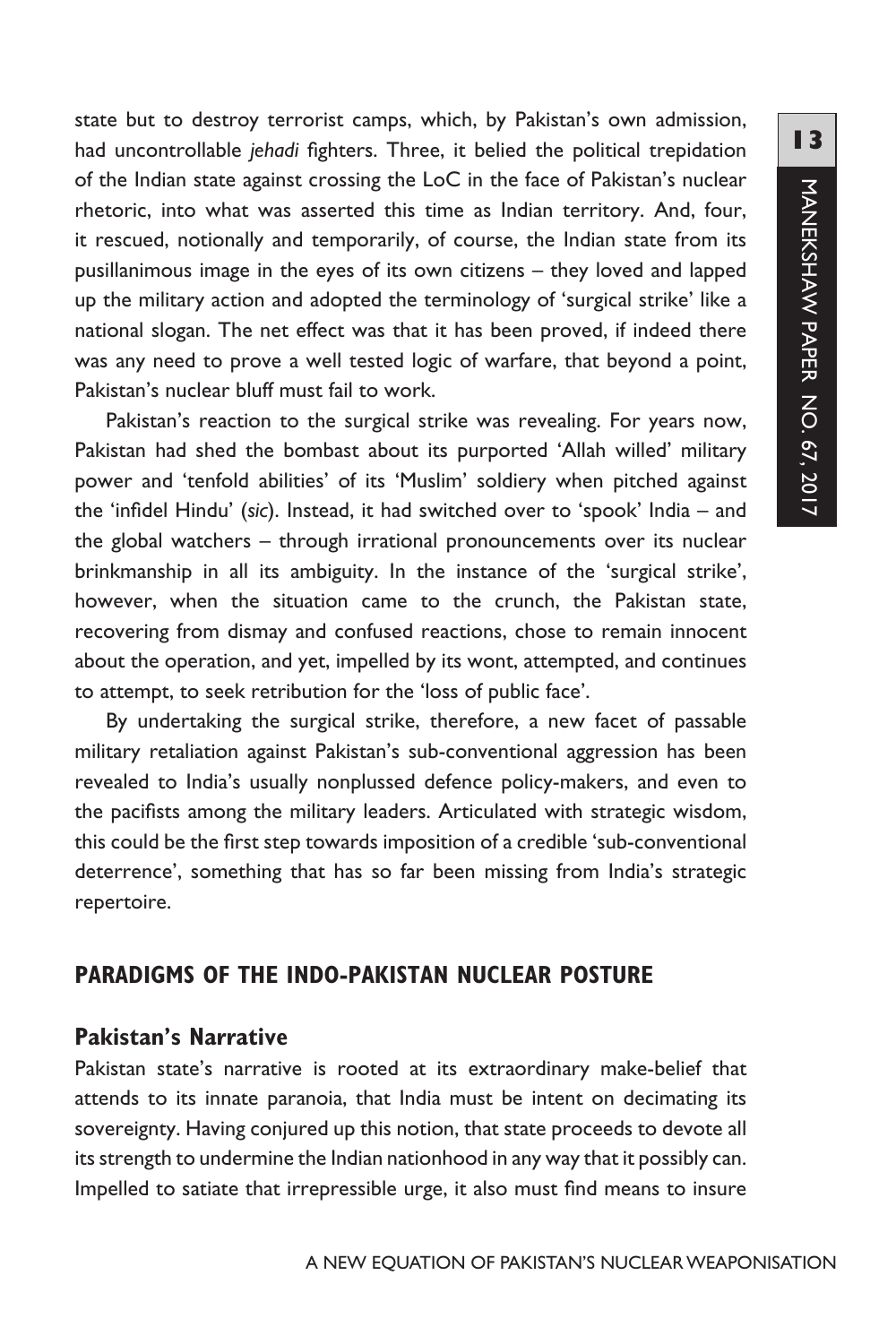**14**MANEKSHAW PAPER NO. 67, 2017 MANEKSHAW PAPER NO. 67, 2017

itself from India's retaliation in response to its hostility. That agenda, as the Pakistan state concedes after its repeatedly failed conventional aggressions, cannot be furthered in the face of India's military power. It, therefore, seeks to skirt around that hurdle by achieving superior nuclear weapon capability in terms of inventories of strategic as well as tactical nuclear weapons. Pakistan's policy of 'first use', should a stage comes when its vital interests are considered to be under threat from India's conventional military forces, is one key feature of that agenda. Unilateral and ambiguous delineation of that stage, mixed with rhetorical brinkmanship now and then, completes the Pakistan state's nuclear narrative.

Notably, considering the inherent suspicion and hatred of India that envelops the Pakistani strategists' vision, the said stage might not take much to be reached but for the bulwark of India's policy of *massive retaliation* and the unequivocal *credibility* of that policy. The appearance of TNWs in Pakistan's inventory is aimed at freeing Pakistan from that stalemate. The limited destruction that TNWs might inflict, as many strategic analysts consider, cannot justify India's massive retaliation. The resultant dilution of the *unequivocal credibility* of India's policy must be a dangerous situation for the belligerents as well as the regional community.

#### **Hard Realities**

To dispassionately examine Pakistan's TNW posture, Indian strategists would do well to be free from hopeful assumptions and consider the following hard realities:

- Pakistan has, or would soon have, prepared itself for the use of TNWs in tactical battle areas in terms of formalising the battle procedure, deployment, targeting, hierarchy of command and control, communications, protection of own troops, etc.
- In tactical terms, the Pakistan Army would give itself the prerogative to decide the stage when it would find itself compelled to hit India's offensive forces with TNWs. That stage might be a specified depth of penetration into Pakistan's own or Pakistan held territories. Pakistan would try to brandish that prerogative to arrest the Indian decisionmaker's mind.
- Further, Pakistan's mitigating assurances of using TNWs in its own territory cannot bring any comfort. When national interests are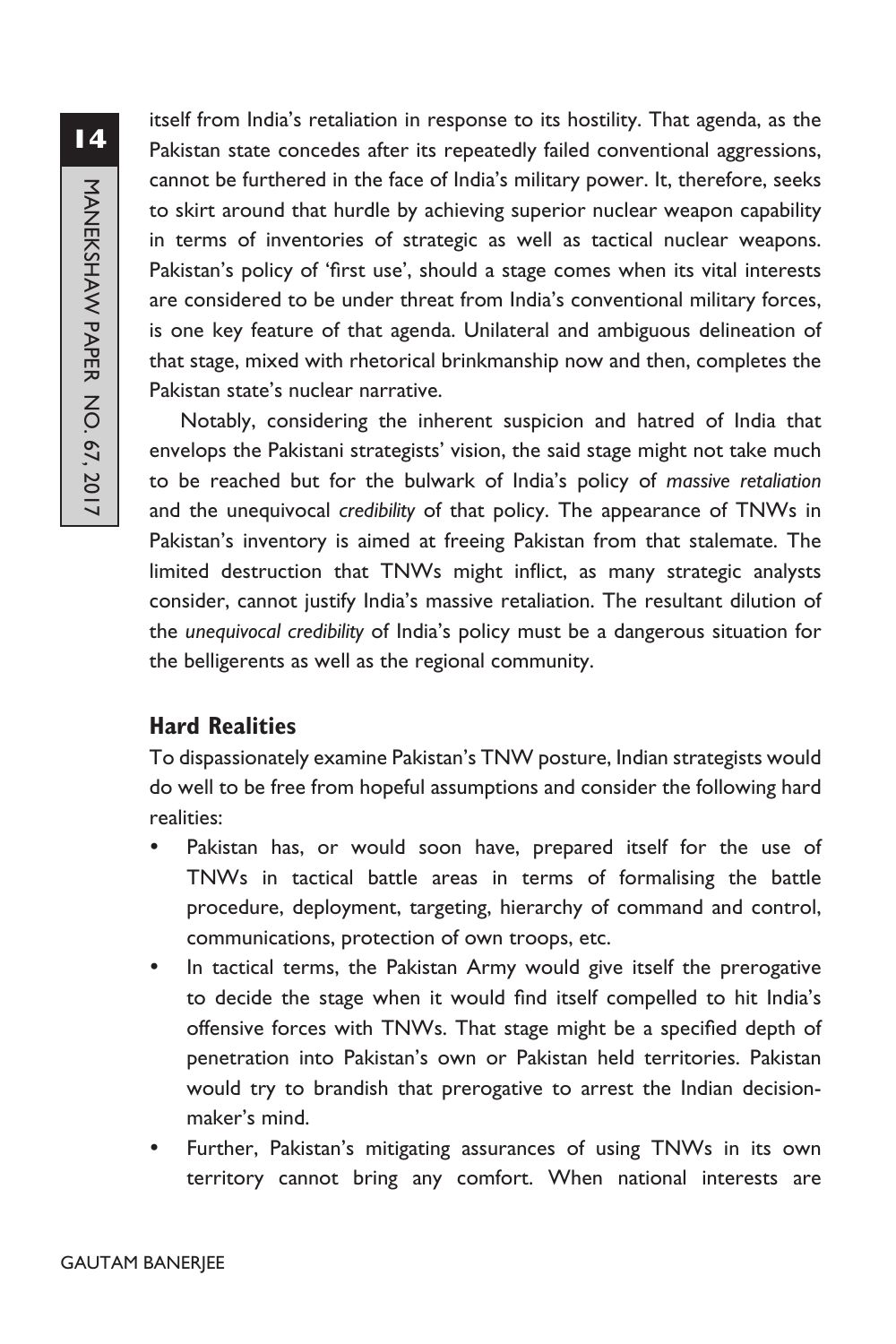construed to be at stake, such assurances are liable to be set aside. Therefore, TNWs may be used on either side of the Line of Control (LoC) or the International Border (IB), as influenced by the Pakistan Army's 'forward line of troops' and disposition of Indian forces at the instance of use.

- It would be futile to confine Pakistan's TNW capability just by the range, calibre and numbers of the Hatf IX Nasr systems. Given their intent, and as discussed under the previous heading, Pakistani strategists would, as a foregone possibility, find many alternates to configure the use of longer range, higher payload delivery systems – the range of missiles and aircraft in its inventory – by underranging and undertipping these with TNW warheads.
- Similarly, talking points over Pakistan's 'competence' in nuclear weapon miniaturisation need not raise complacency. By its well honed dubious methods, Pakistan would certainly find that competence, by hook or crook.
- Concerns over leaving TNWs in the hands of 'trigger-sensitive' field commanders are unfounded. The highly professional Pakistan Army would definitely keep the nuclear control at the NCA level through its SCCSS, even if the trigger is to be pulled by local commanders.
- There is the talk of TNWs not being effective in mountainous terrain and unusable in the plains due to various factors like ground, wind, existence of value-assets, population, etc. These may be viewed as just 'feel good' notions. Indeed, users of TNWs would see to the effectiveness of these to the extent of their yield wherever battles are to be fought, and as much as the usual 'fog' and 'friction' of war would usually permit.
- There is also the talk of 'limited' casualties that a TNW could inflict upon the Indian forces. Actually, however, a TNW strike would be one part of overall conventional fire plans. In such fire plans, the TNWs could be used against troop concentrations and base echelons, while conventional fire power tackles manoeuvre forces, and vice versa. Immediate casualties of the combine, therefore, would be considerable. Besides, the TNWs would prop enough secondary effects to disrupt the command and control set-up and cause physical and psychological damage across the larger radii of the primary, secondary and tertiary killing zones. Thus, even if calculations state that a 15 kiloton nuclear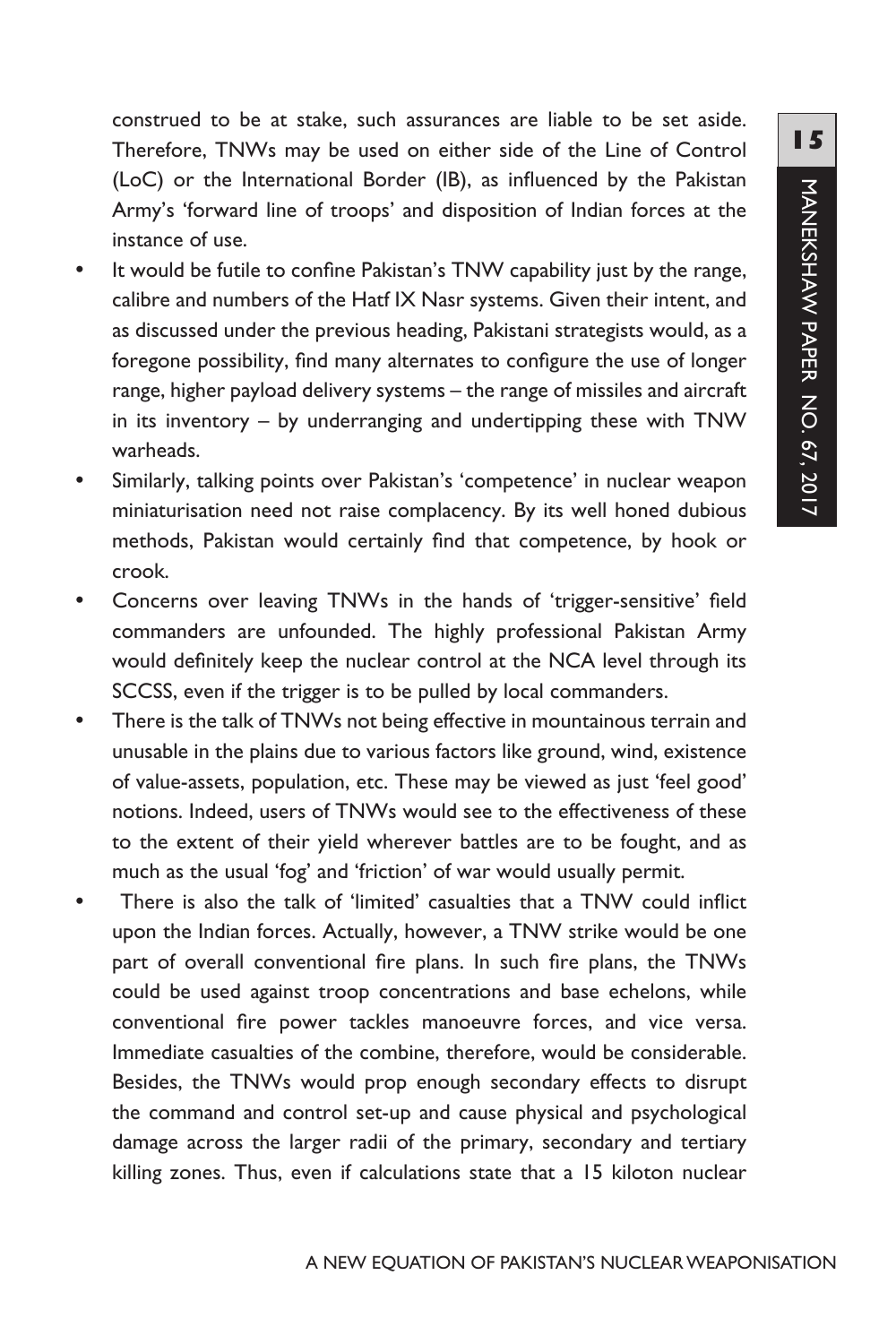weapon would account for just a part of a military unit, the fact is that it would render the better part of a formation as unfit for continued battle.

Further, unless the launch is an intended part of nuclear 'signalling', the smaller destruction zone of a TNW would necessitate many more than one TNW to be launched at the first instance itself. Damage from multiple TNW strikes would, therefore, not be limited to just a 'few tanks and some personnel', as is hoped, but would be more widespread and disabling – materially as well as psychologically.

The appearance of TNWs into the nuclear-conventional equation, therefore, needs to deliberated upon in the light of the above listed hard realities.

#### **Nuances of India's Nuclear Doctrine**

India's draft nuclear doctrine was formally adopted in 2003. Most appropriately, this doctrine offers the assurance of '*NFU'*. Further, it warns the initiator of the nuclear weapon attack(s) that India's"*nuclear retaliation to a first strike will be 'massive' and designed to inflict 'unacceptable' damage*". However, after Pakistan introduced TNWs into its conventional warfare arsenal, questions have been raised and suggestions made regarding the purport and sanctity of these three terms. These questions tend to dilute the Indian decision-makers' doctrinal resolve. Well intended or a part of the inimical 'mind game', such questions cannot, therefore, be left unaddressed if the right dividends of India's nuclear weaponisation are to accrue. Indian strategists cannot but ensure that their declared doctrine is taken seriously and scotch the expression of self-doubts regarding its key provisions.

Actually, the three key operative terms – 'NFU', 'massive' (retaliation) and 'unacceptable'(damage)—as used in the doctrinal text,need not have any preconceived and fixated definitions, neither may India, while being subjected to nuclear doom, be expected to be bound by such definitions. Truly, a doctrine serves the end of preparation and planning – but it does not, and cannot, override strategically or tactically sensible courses of actionreaction to be adopted in the battlefield. Therefore, academic hair-splitting debates over the text and terminologies of the doctrine should not dictate the courses to be adopted by India to save itself from nuclear destruction.

In the nuclear mind game, it is sometimes desirable to buttress ambiguities in order to seek meanings to unresolved issues. Truly, therefore, the courses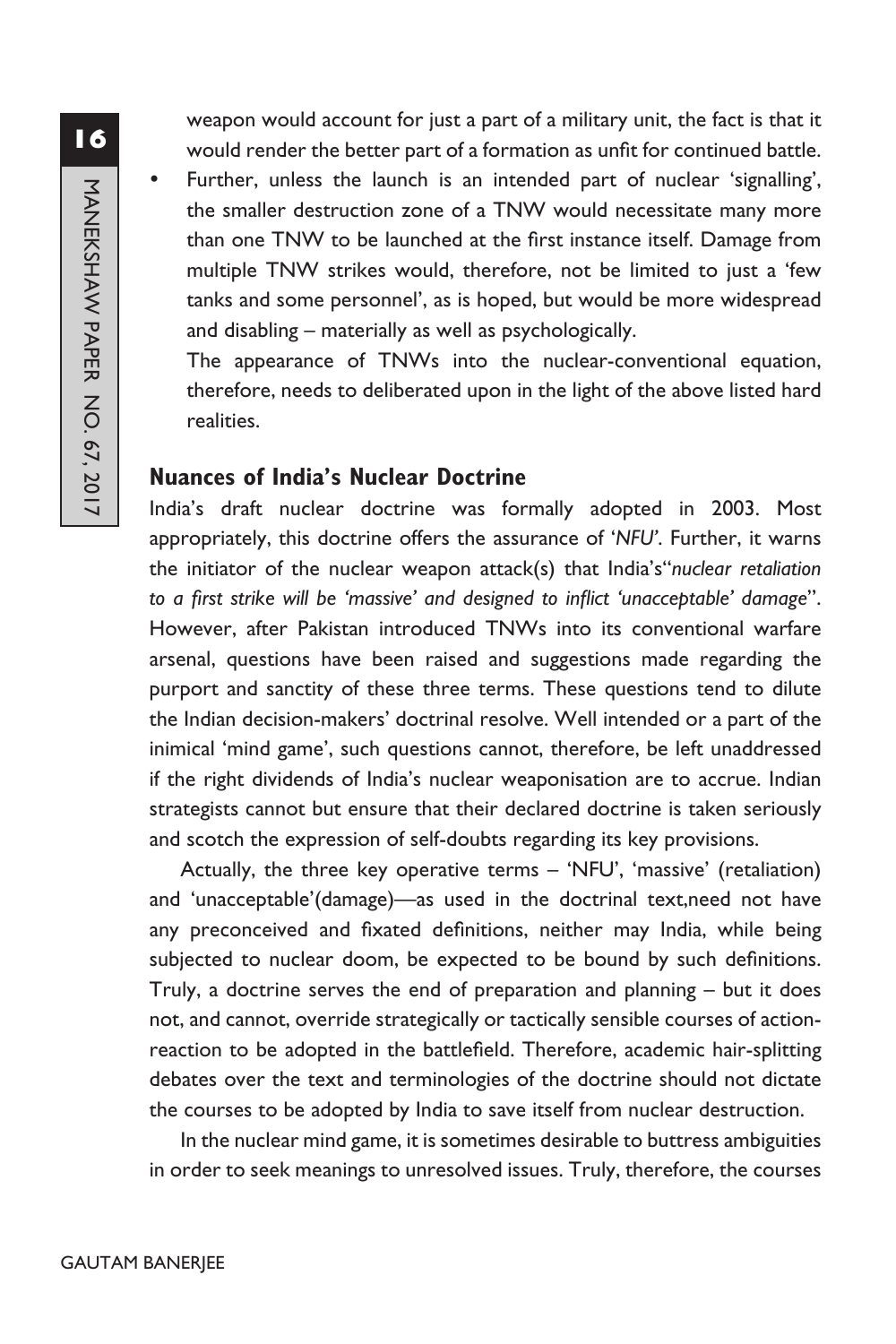of India's actions and reactions would be appropriated by the 'signalling' that Pakistan communicates, and as India interprets those 'signals' at the time of the decision. One meaning to the questions and suggestions over India's nuclear doctrine could, therefore, be in the nuanced *understanding* of these three terms—NFU, 'massive' and 'unacceptable' – and viewing these as *situational variables*, while subscribing to the definitional sanctity of these.

## **Situational Variables:'Massive Retaliation' and 'Unacceptable Damage'**

Irrespective of Pakistan's level and scale of nuclear attack – that is, even if Pakistan's 'first use' attack is of miniscule proportions, a TNW strike, for example—the professed doctrinal interpretation of India's *massive retaliation* points to the 'annihilation' of the state of Pakistan. Conversely, it is also insinuated that the Indian decision-makers might not be as demonic as to take such a step of extreme inhumanity – curiously, no such sublimate idealism is ascribed to Pakistan's decision-makers. Whether genuine or a contrived psy-war to confuse the Indian leadership's resolve, this dichotomy could infect serious misunderstandings in the 'signalling' of the opponent's nuclear postures  $-$  here too, India is supposed to bear the onus<sup>5</sup>.

Possibly,appreciation of the extent and scope of India's 'massive' retaliation to inflict damage that would be 'unacceptable' to Pakistan should be linked to variable factors – either term does not have fixed measures, in any case. In practice, therefore,infliction of damage to variously graded clusters of national assets – one, more or most of the industrial, logistic and communication hubs, rail, sea or air infrastructure, military bases and population centres – could fit the variable parameters of 'massive' retaliation to inflict 'unacceptable' damage. Further, even if counter-force strike is preferred, collateral countervalue destruction might still become unavoidable. Therefore, in today's world, even wiping out, say a cantonment, or even a large military formation could be unacceptable to all parties. Accordingly, to project varying packages of 'massive retaliation',the extent of targeting may be decided in a manner as to create more than one step on the escalatory nuclear posture.

#### **Situational Variables of NFU**

As discussed at the very beginning, the policy of NFU is in tune with India's political ideology. Even otherwise, for India's own good, in a hostile neighbourhood infested with nuclear weapons, it is the right policy which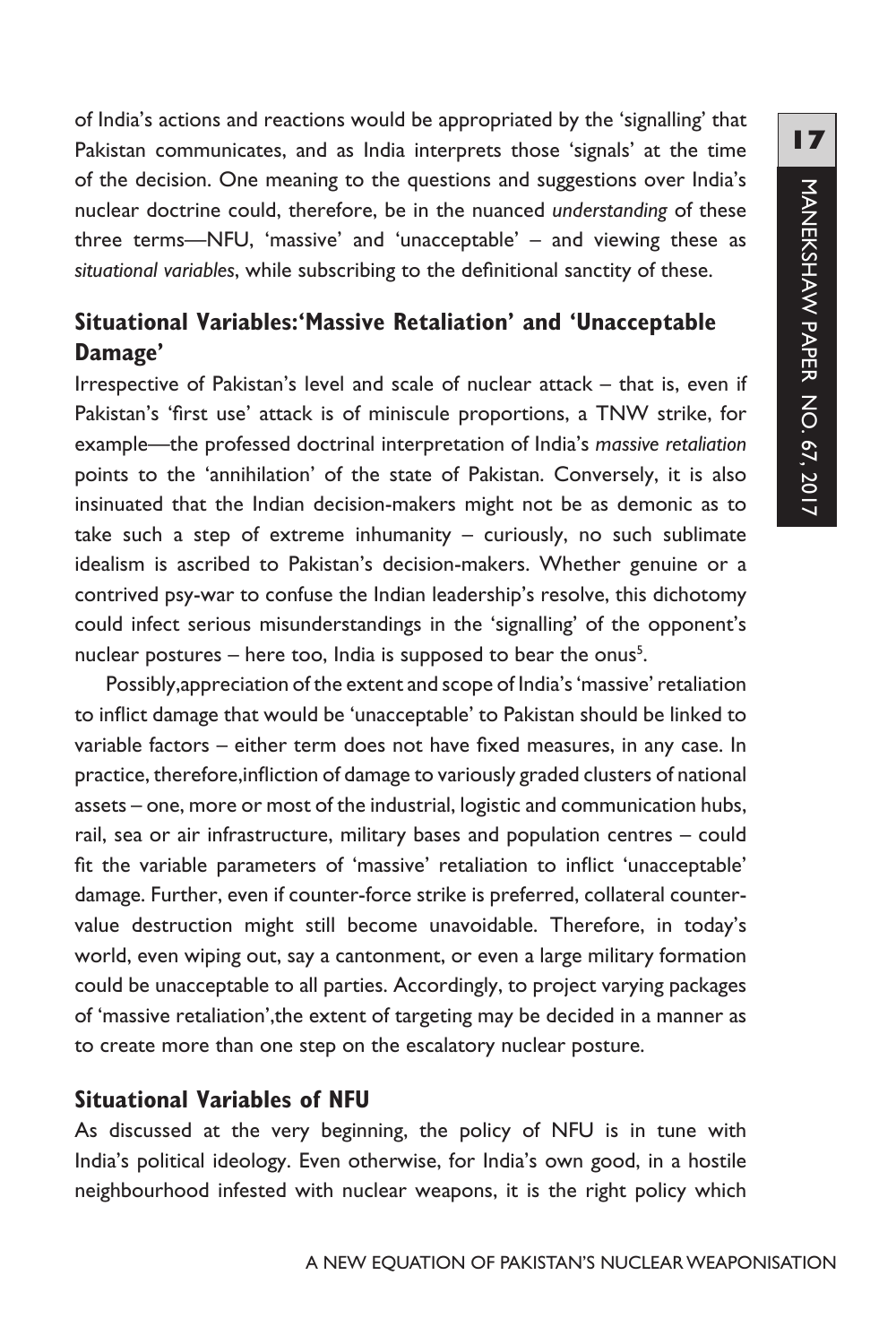need not be diluted or questioned. However, there are certain conditions to be met for the policy of NFU to make a mark. In this context, the matters to be considered are, firstly, the appropriate interpretation of the term, and, secondly, the underpinning capabilities that are needed to uphold this policy of NFU.

Truly, NFU is a pledge, not a ban from the hoary principle of 'right to defend'. Depending on the situation prevailing, the term 'NFU' may have more than one connotation. The dumbest one of these would be to wait for a nuclear strike to occur before retaliating with whatever weaponry is left usable. Next, Indian decision-makers cannot even be sure if the movement and deployment of delivery systems are meant for conventional or nuclear use, or if the warheads or bombs carried by these are nuclear, non-nuclear or mixed. In the India-Pakistan context, the matrices of the short flight path, limited early warning and targeting capability, and roving launch sites leave virtually no time for the options of 'Launch on Warning' (LOW) or 'Launch on Attack' (LOA) to be exercised within the ambit of NFU. Consideration of a 'preemptive attack' as a facet of NFU – a rather liberal concession, of course—on the other hand, is unthinkable. It would be difficult to know for certain the Pakistani strategists' intent of initiating a nuclear attack upon India nor could there be the certainty of being able to destroy all or most of Pakistan's nuclear assets in the preemptive mode. With even the best 'Ballistic Missile and Air Defence' (BMAD) unable to guarantee adequate protection, all of the above mentioned connotations would lead to a nuclear exchange and heavy destruction that India wishes to repudiate in the first place. In sum, it appears to be most sensible to let the classical connotation of NFU remain valid and settle with the one described above as the 'dumbest'one!

The policy of NFU also needs four major props to sustain it. One, the policy must be founded upon telling superiority in conventional military power. It then becomes possible to achieve the politico-military objectives of war by prosecuting through conventional military operations, even in the face of a nuclear strike should the 'first use' party turn undeterred by massive retaliation. Two, the policy entails survival through the enemy's first, and possibly, second, nuclear strikes while retaining the retaliatory CMD. Three, the sanctity of the NFU policy is contingent upon efficient BMAD, surveillance, target acquisition, interception and strike-back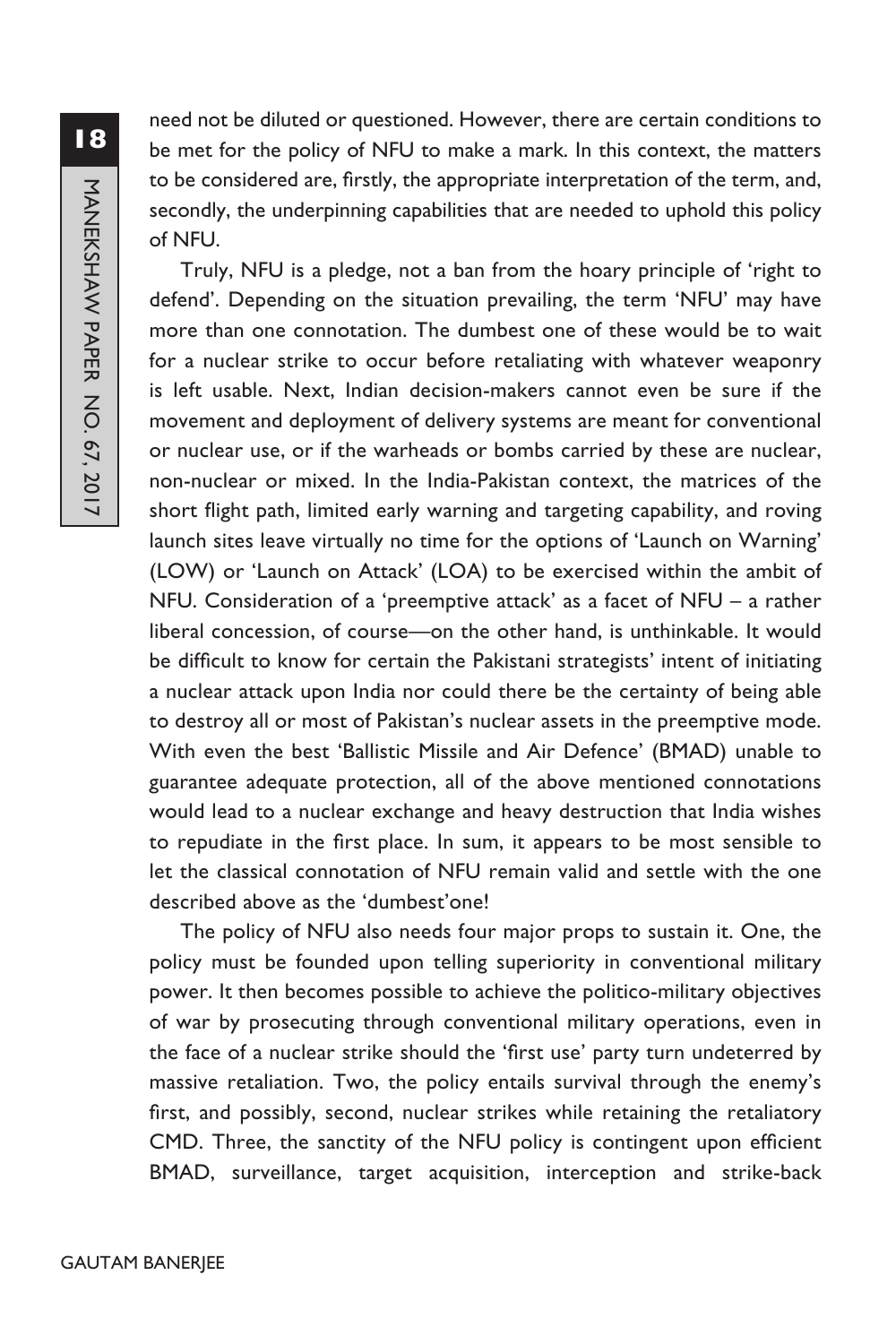capabilities. Four, the NFU policy is best backed up when there is full range of Information Warfare (IW) capabilities in all their diverse facets to disrupt the enemy's war-waging structure. Needless to state, in all the four said aspects, there is much to build before India's policy of NFU can reach its full maturity.

#### **Strategic Nuclear Weapons**

India considers strategic nuclear weapons not as weapons of war but just for deterrence against the bullying of the stronger and the blackmail of the intransigent. But should its nuclear deterrence fail to impress, there would be a heavy price to pay. India's credible retaliatory capability, therefore, needs to be built up in terms of both nuclear and IW – Command, Control, Communications, Computers, Intelligence, Information, Surveillance, Reconnaissance (C4I2SR), deception, cyber and space capabilities—to deter the enemy's usage of strategic nuclear weapons to smother India's sovereign interests.

The underlying principle in the matter of India's nuclear posture must be: firstly, there need be no dilution of the doctrinal text or its intended definitions; and, secondly, the implications of doctrinal terms would be for the decision-makers of the time to adopt. It would, thus, be for Indian decisionmakers to retain the flexibility to decide as to what would constitute 'massive retaliation to inflict unacceptable damage' at a point in time. In that, they could opt for one or more steps of 'flexible', 'proportionate' or 'annihilatory' responses, and choose the appropriate connotation of NFU as the situation might demand. Academic hair-splitting over the nuclear doctrine may, thus, be rested and Indian strategists left to do what they have to under conditions of war.

In the above perspective, it is possible to see through the haze of factual ambiguities and logical contradictions that are invariably to be built into any nation's nuclear strategy. The indication in that respect is that India's posture in the domain of strategic nuclear deterrence might be working. Pakistan is less exuberant of the utility of its nuclear card to trump India's deep conventional offensive, and that realisation has pushed Pakistan into introducing the TNWs to cover up for the limitations of its conventional military capability.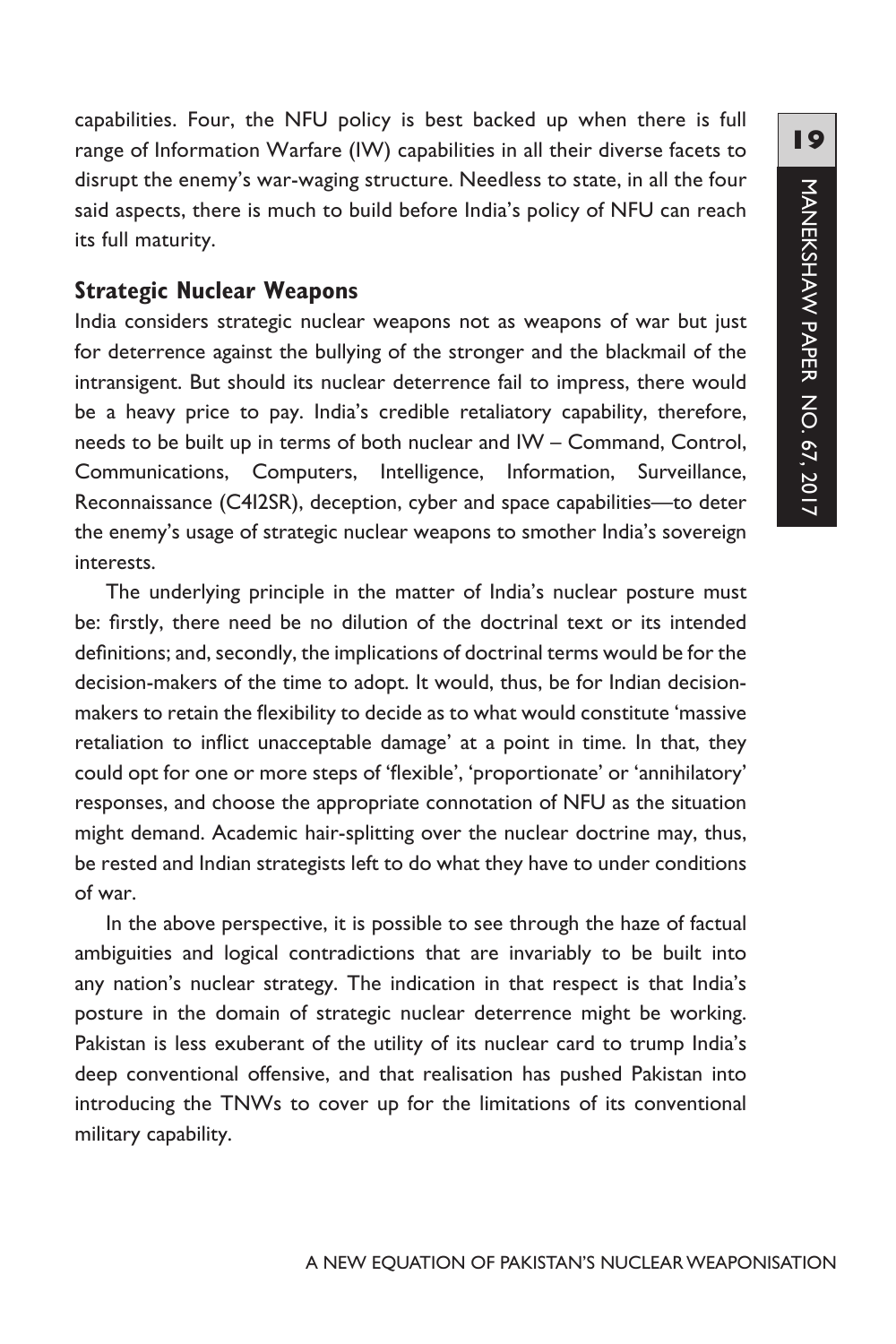#### **TNW: The Indian Dilemma**

India formalised its nuclear doctrine at the strategic level at a time when Pakistan's TNWs had not been in the picture. That equation has changed with the induction of TNWs in Pakistan's nuclear inventory. Propagation of the use of TNWs further curtails India's conventional options, howsoever limited the objectives these might have been, to punish Pakistan for incessant hostile behaviour. Pakistan's nuclear red-line having further lowered as compared to the Cold Start scenario, thus, the new problem with India's strategic nuclear deterrence is that it would encourage Pakistan to feel more safe from India's conventional offensives and so perpetrate warfare at the sub-conventional level – in the form of proxy war, terrorism and societal subversion. India's recent unshackling from strategic inertia to undertake limited offensive action in the form of the 'surgical strike', and Pakistan's deflated, if pragmatic reaction to that event point to certain new inferences in this regard. However, strikes of such shallow depth might not chastise Pakistan's irrepressible aggression. The next course in this context should, therefore, be to preserve India's option to inflict conventional military retribution of sufficient extent and depth in Pakistan's or Pakistan controlled territory that would deter the Pakistan state from continuing its sub-conventional offensive in Kashmir, and yet save it from falling to a stage when it must use the TNWs to rescue itself from the adverse consequences of its wrong doings.

Following this consideration, the intermediate purpose would be to find appropriate responses to Pakistan's use, or threat of use of TNWs to prevent the fruition of India's conventional military strategy. Unless such responses are found, possession of TNWs would permit the perpetrator to continue to attack India's integrity and sovereignty with impunity. In formulating an appropriate response policy in the Indian context, however, the East-West Cold War 'templates' of the nuclear paradox, the only reference point one has, may be of little help.

It would be sensible for Indian strategists to take the threat of Pakistan's TNWs with extreme seriousness — the purpose being not to allow Pakistan to go berserk but to adopt determined counter-measures and so keep the chronic trouble-maker in check. Therefore, it would be in order to consider certain hypothetical models so as to focus on plausible situations when Pakistan's TNW could be used, and the corresponding Indian reactions, both active and passive. These models are as discussed in the following paragraphs.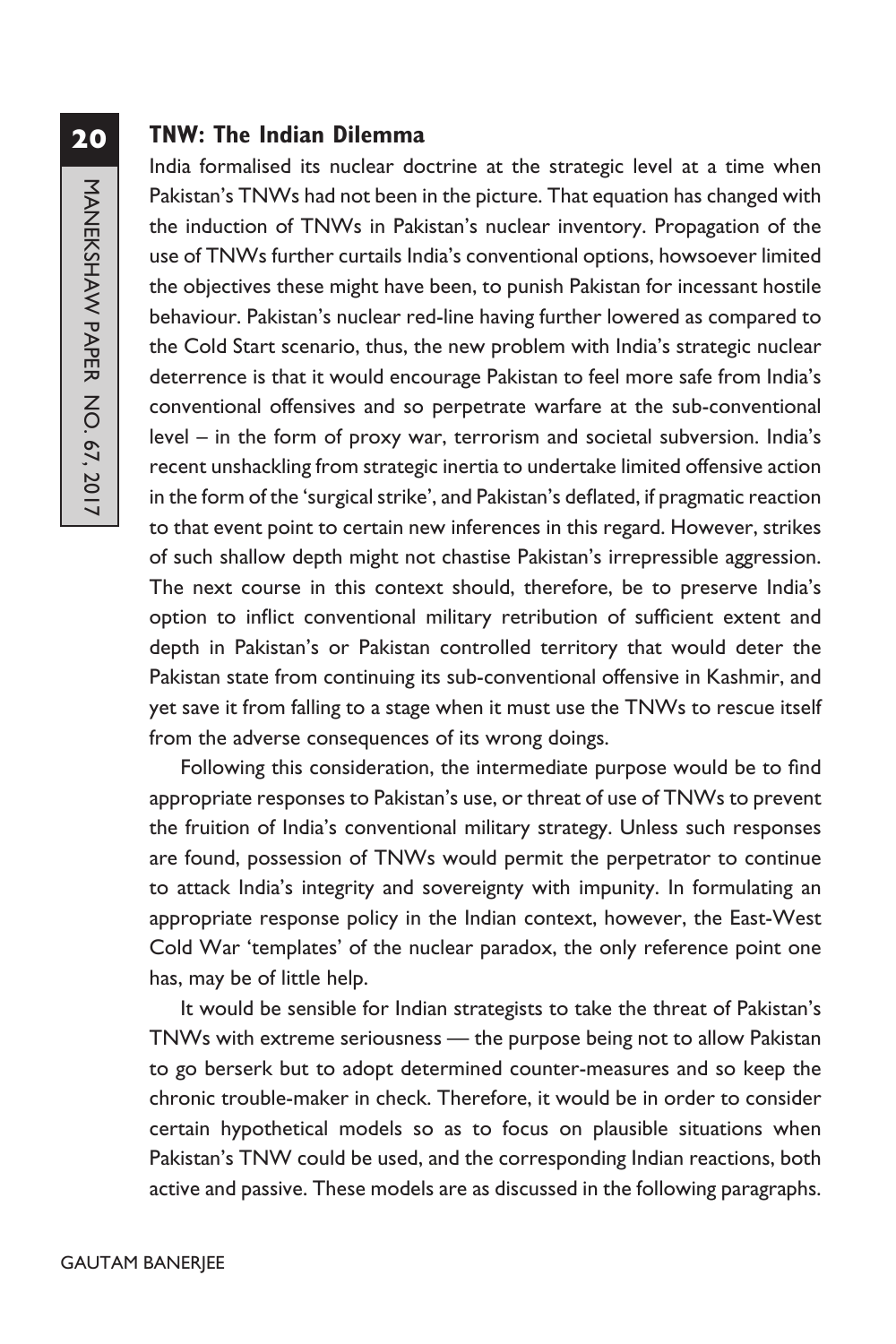#### **Situation Extreme A: Pakistan Irrational, India Restrained**

**Stage 1:** This stage opens when India launches a conventional offensive into Pakistan or Pakistan held territory either on own initiative or under grave provocation.India announces it as a 'limited objective retaliatory response'. Pakistan does not give credence to that pronouncement and views it as an aggression to decimate its sovereignty. It threatens to use nuclear weapons. The Indian offensive continues.

**Stage 2:** Pakistan's nuclear posturing and messaging is followed by India's counter-messaging and posturing. Undeterred, Pakistan announces deployment of TNWs. While international pressure to back-off builds up, as per the past trend, latent sympathy and bias is towards the 'underdog'Pakistan's version. India continues with its offensive operations nonetheless.

**Stage 3:** Pakistan launches one or more TNWs either as a warning as much to India as to the world powers, or for effect against the Indian forces. There is moderate destruction.

**Stage 4:** The global powers intervene to prevent India from responding by "massive retaliation to inflict unacceptable damage"<sup>6</sup>. Concurrently, the disconcerted global powers join together for the immediate 'neutralisation' of Pakistan's nuclear arsenal. India agrees not to retaliate but presses on with its conventional offensives to secure its desired end state. Pakistan is forced to fight a conventional war in which it is likely to come second best.

Result: Pakistan ceases to be a nuclear threat. India gains the moral ground. But for a long time into the future, India loses the credibility of its stated policy of *massive retaliation* and the ability to withstand international pressure. Domestic reaction to India's lack of 'will' is adverse, but it is assuaged by the gains achieved through conventional war.

**Verdict:** Overall, it is India's gain<sup>7</sup>.

#### **Situation Extreme B: Pakistan and India both Irrational**

Take-up after Stage3, Situation A:

**Stage 4:** Ignoring international pressure and de-escalatory suggestions, India sticks to its policy and responds by 'massive retaliation to inflict unacceptable damage'. Pakistan launches its strategic first strike. India's second strike and Pakistan's strategic second strike follow. Both still have a few nuclear weapons left in reserve.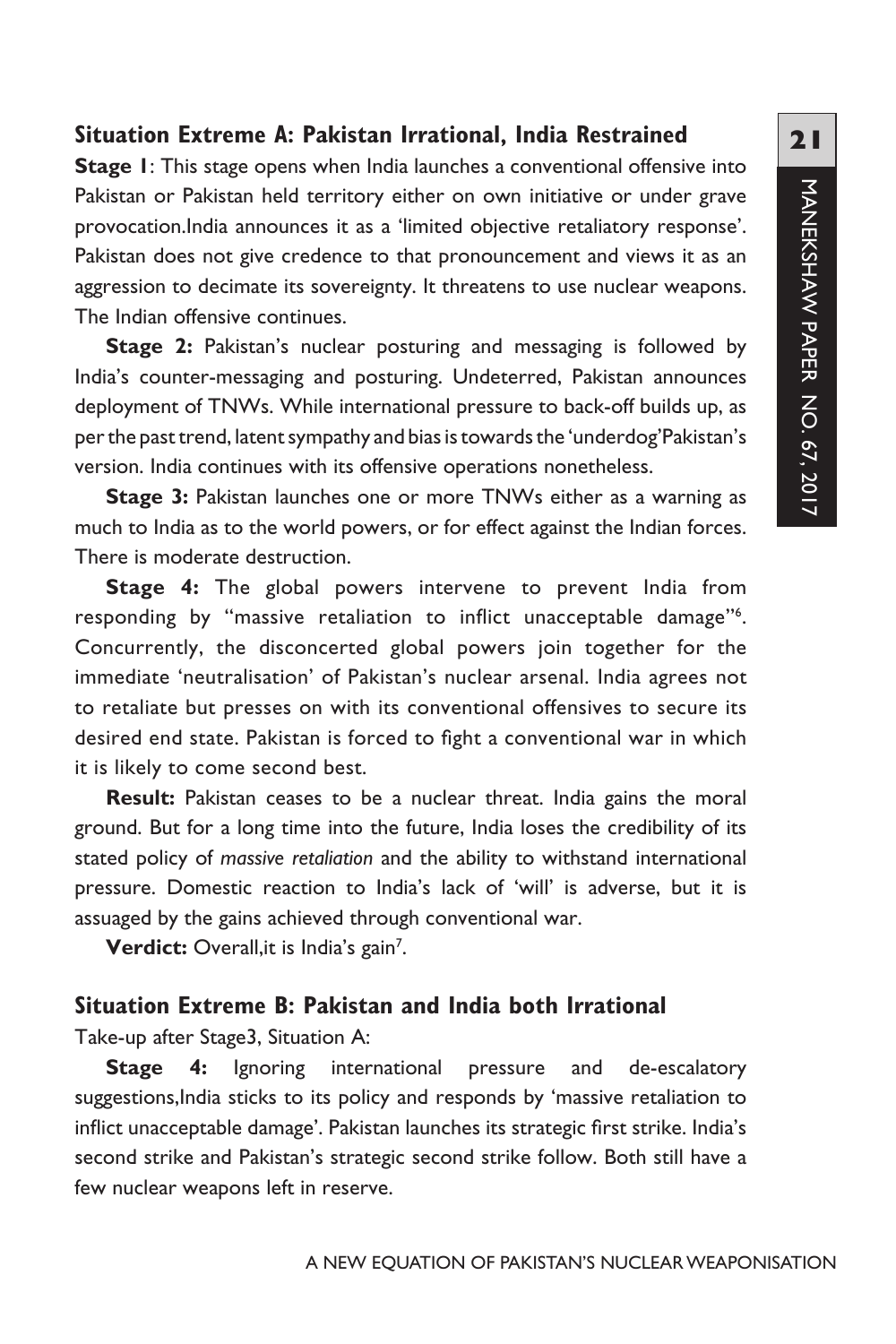**Stage 5:** International principals intervene by force to stop the carnage. The nuclear assets of both nations are neutralised by IW and then physically taken over by force.

**Result**: Pakistan ceases to be a state and has to come under an interim administration of the world body. India is crippled.

**Verdict:** Both nations are devastated.

## **Situation C: Pakistan Irrational, India Reactive, Pakistan Rational**

Take-up after Stage 3, Situation A:

**Stage 4**: Prepared for that eventuality, India treats the warning shots as bluff and continues with its conventional operations. Pakistan then launches more TNWs, this time for more effect.

**Stage 5:** Continuing with conventional operations and accepting casualties from TNW strikes, India launches 'massive' – but not 'annihilatory' – retaliation', in both counter-force and counter-value modes. There are nuclear strikes against the defence industry, logistic and communication hubs, rail, sea or air infrastructure, military bases and by default,some population centres, to a severity that might usually qualify as 'unacceptable damage'.

**Stage 6:** The international community is disconcerted at Pakistan's initiation of a nuclear exchange, and outraged at what they view as India's 'unjustified overreaction'. Both nations suffer international condemnation. Due to self-restraint and the international reaction, Pakistan refrains from launching a strategic nuclear strike and there are no more nuclear exchanges. India continues to seek the objective of its conventional offensive of wreaking retribution upon the ever-intransigent Pakistan, till the global powers issue an ultimatum to enforce a ceasefire.

**Result:** Pakistan suffers in a conventional as well as nuclear exchange. Pakistan is helped to recover and progress through generous aid and assistance. India is ostracised and singled out for crippling sanctions,to suffer their adverse consequences for many years, if not decades. India's economy goes into a tail-spin. The global powers join up to make the region nuclear weapon free.

**Verdict:** Pakistan's supposed restraint or otherwise would be determined by its powerful factions which dominate decision-making, viz, either the hate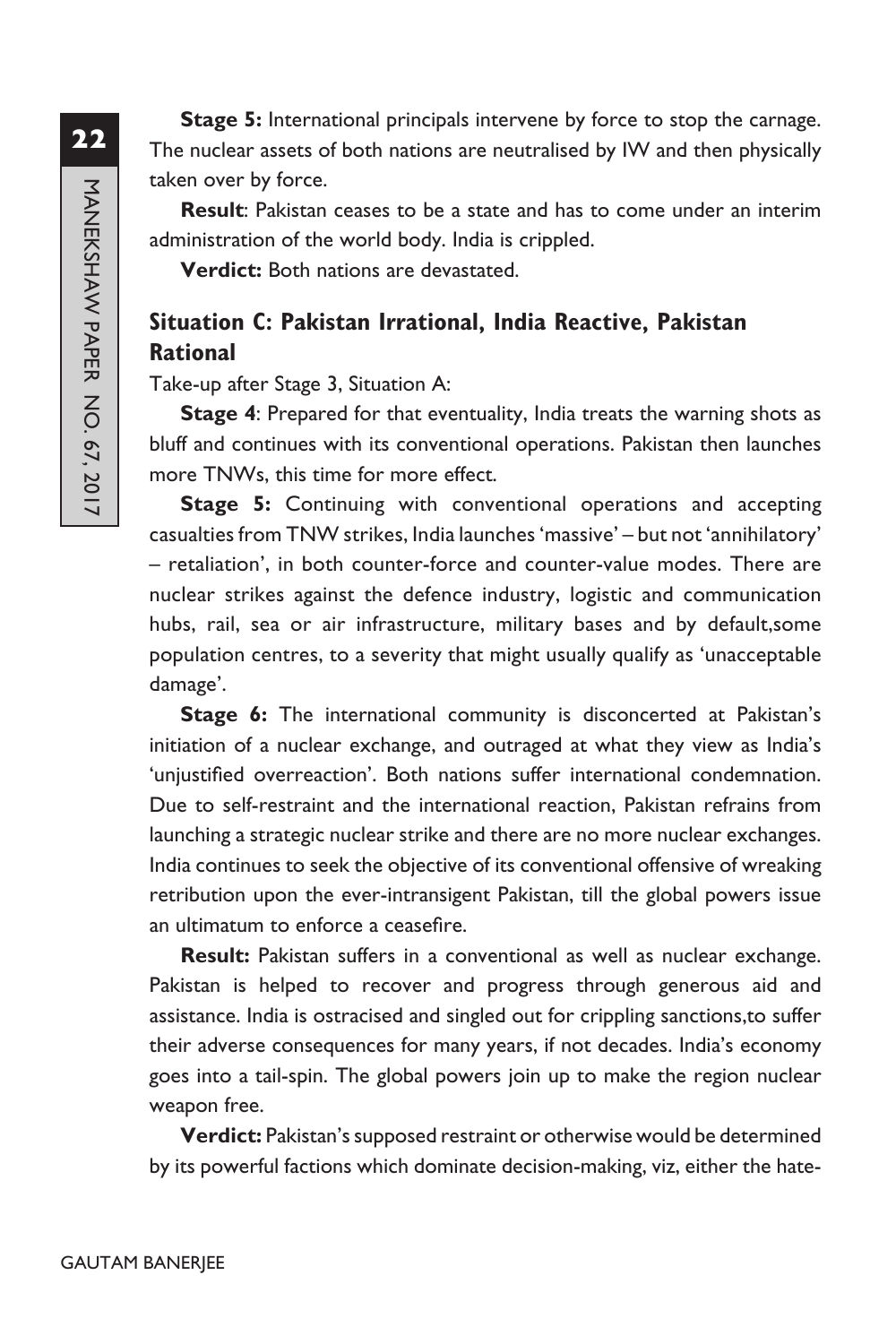radical-extremist faction or the mature-astute-state functionaries. Pakistan's record in this aspect has so far been mixed. In any case, Pakistan is devastated but is helped to rise, while India, saved from devastation, stands 'sanctioned' in a crippling way. Overall, Pakistan stands to gain by exercising restraint.

## **Situation D: Pakistan's TNW Strike is Reciprocated (If India too has TNWs)**

Take-up after Stage 3, Situation A:

**Stage 4:** Pakistan's warning TNW strike is reciprocated by India's warning launch of TNWs. Pakistan strikes with more TNWs which is reciprocated by India. Conventional operations continue. Global principals administer stern warnings to both sides to desist.

**Stage 5:**Both sides relent from escalating to strategic nuclear strikes. In case both, in their foolishness, choose to persist and escalate, then the 'Situation Extreme B' would arise. In all probability, international intervention would put a stop to the madness well before that stage.

**Result:** Pakistan's reliance on TNWs, to altogether close the conventional options open to India,is belied.

**Verdict:** Apparently, India's reflect reaction through TNWs would derail Pakistan's nuclear posturing. Pakistan's fundamental purpose of neutralising India's conventional power from punishing Pakistan's perpetual subconventional war would, thus, be defeated. In this case, India's possession of TNWs is justified as it reinforces the avoidance of a nuclear weapons exchange.

## **Situation E: Rhetoric Apart, Both Sides Desist from Actually Using TNWs (If India too has TNWs)**

Take-up after Stage 2, Situation A:

**Stage 3:** Conventional operations continue till a ceasefire is called under the aegis of a world body.

**Result:** Behind the chest thumping and bravado, Pakistan is chastised – even if only for the time being.

**Verdict:** Peace is likely to prevail for some years. India and Pakistan would be wise to use this opportunity to reconcile. India lives with Pakistan's chronic hostility, as it has done so far.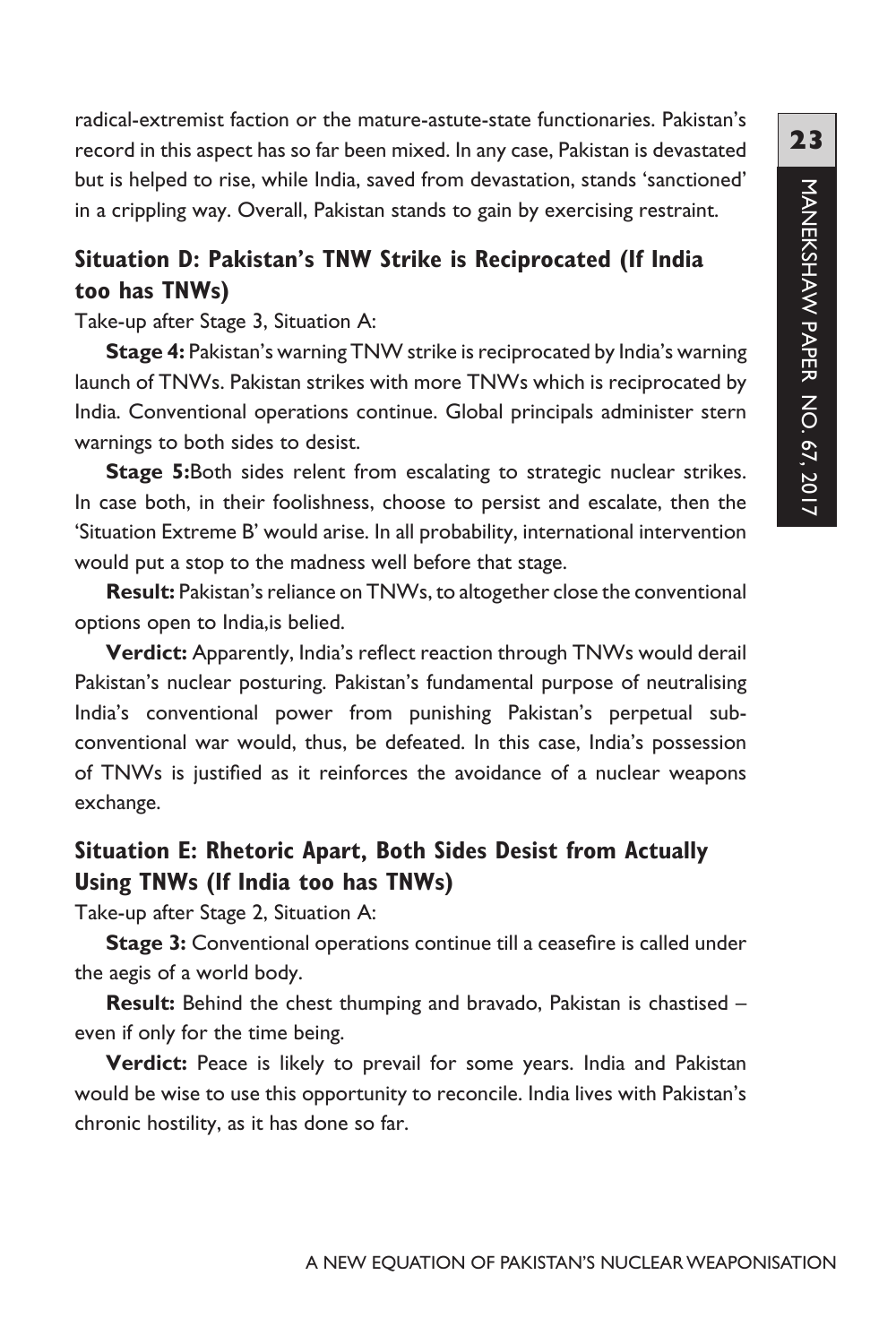## **From 'Mad' Logic to Sublime Realisation**

Pakistan is expected to take India's stated policy of '*massive retaliation to inflict unacceptable damage'* very seriously. In the light of India's past show of resolve in attacking across the International Boundary in 1965, liberating Bangladesh in 1971, going nuclear, refusing to submit to unacceptable nuclear treaties, recovering Kargil, etc., there is no reason for Pakistan not to do so. Accordingly, the point is that having launched its first TNWs, why would Pakistan wait to suffer the inevitable 'massive retaliation' to be inflicted, in the distant hope of getting away lightly, without having to suffer 'unacceptable damage'?

A logical option for Pakistan would be to launch its 'first strike', or may be even 'full strike' simultaneously with its first firing of TNWs, in the hope that a devastated Indian system would be left in no position to respond with effect. In other words, it would make more sense for Pakistan to trigger all or most of its larger inventory of nuclear weapons to cripple India to an extent that India is either in no position to carry out its first strike, or if it still does, the force of a retaliatory strike is much weakened.

In practice however, that situation is unlikely to occur; howsoever India is devastated, its size and the fire of wounded resolve would not be able to suppress due retribution. Both nations would be devastated, but if it could be viewed as a macabre consolation, India will be crippled while Pakistan would be decapitated. This brings out a similar situation that stupefied the strategists of the Western and Eastern blocs and forced them to sequester their nuclear weaponry from the actual design of warfare. That lesson then led them to work out various nuclear weapon repudiation and non-proliferation treaties, more or less discard the TNWs, and, finally, curtail their nuclear white elephants. Development of a more precise, larger killing zone and more lethal conventional weapons, to compensate for the TNWs, followed.

Arguably, *just as nuclear near-parity at the strategic level led to strategic nuclear weapons being high-shelved with just the deterrence tag, so may be the case with the TNWs* – the caveat being that TNWs have to be backed with strategic nuclear weapons<sup>8</sup>.

#### **Situational Inferences**

Hypothetical situations as depicted above point to certain possible inferences. Even if these inferences can be no better than tenuous, these give rise to the following bona fide considerations in the usage of nuclear weapons: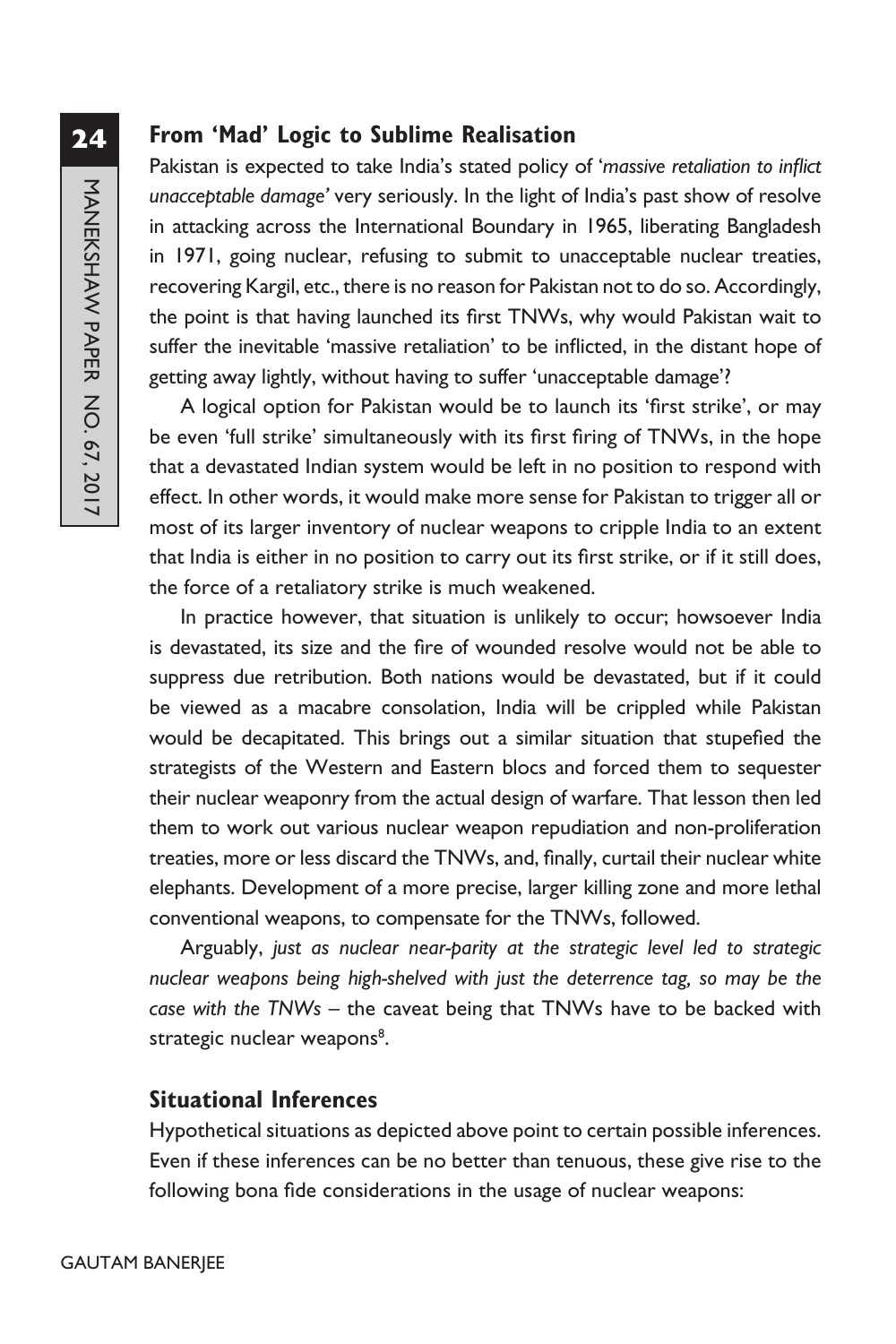- Unless the national leadership is autocratic and then seized in madness, *strategic nuclear weapons have no military employment*. These are, however, *useful in deterring a mad opponent from triggering a nuclear war*.
- The peg of 'unacceptable damage' in the contemporary world could be very, very low. In recessed deterrence, a *race to build up a nuclear weapon stockpile is, therefore, meaningless* beyond a certain point. The arsenal needed to hit that peg dictates the construct of a comparatively modest CMD.
- Use of TNWs needs to be underwritten by strategic nuclear deterrence. Since the latter is considered unusable, that brings the entire exercise back to the starting point. *Inter alia,* therefore, *TNWs too are of no use in deterring war*.
- In fact, the damage caused by the use of TNWs can be also be achieved through conventional means, with the added advantage of controlling warfare through limitations of hardware and logistics.
- y All considered, it may be *preferable to possess TNWs rather than not having these*. It would better discourage the enemy from adventuring into the use of TNWs.
- The situational hypotheses discussed above suggest that *nuclear restraint brings many advantages*. It permits the issues to be settled at conventional battlefields without having to buy total destruction. It also nurtures international relationships and interdependencies.

#### **WHITHER INDIA'S TNW?**

#### **Deterring Pakistan's Sub-Conventional War**

The situations depicted above are hypothetical. But these only have logical lines which may have many permutations and combinations. Generally, the inferences flowing out of these situations converge at the preference of India developing its own TNWs; *just as India chose to acquire a nuclear arsenal to be freed of nuclear arm-twisting, it could also acquire TNWs to blunt TNW brandishing*. Simply put, India's option to harness its conventional military power to retaliate against Pakistan's so far immunised sub-conventional war would be better served by India having its own TNWs, in some form or the other, rather than not having these at all. That could then add another layer of response mechanism and nuclear signalling, backed up by strategic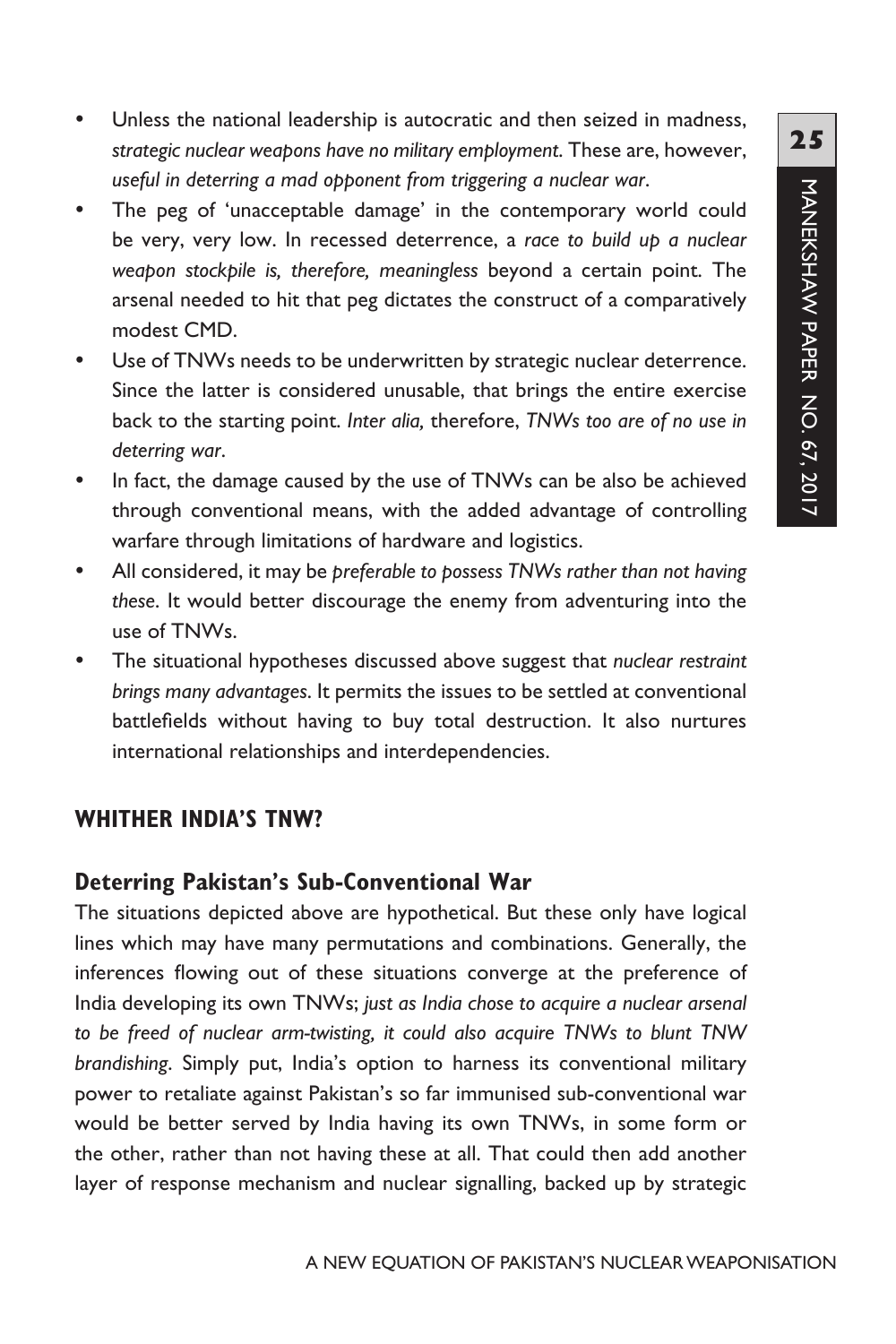nuclear weapons, for India to avoid Pakistan's spooking by the TNWs. That would also be in consonance with India's approach to keep pushing Pakistan's nuclear threshold higher. Finally, it would make the use of conventional power more acceptable to the usually passive Indian decision-makers.

Of course, India's acquisition of TNWs could lead to global disconcert and political and economic sanctions that could slow down India's technological and economic progress, particularly in the field of the much needed nuclear power generation. Therefore, the matter of the timing and fallouts are to be addressed with due discretion through political and diplomatic articulations. Here again, there may be scope for defining suitable alternatives to meet the purpose through the tactical configuration of existing nuclear assets.

## **Configuration of Tactical Use Nuclear Weapons (TUNWs)**

What are TNWs after all but low yield and more accurate versions of nuclear bombs meant for counter-force targeting in conjunction with conventional forces. Therefore, configuring sub or low kiloton yield 'Tactical Use Nuclear Weapons' (TUNWs) from India's existing inventory of nuclear weapons, missiles, air platforms and demolition munitions, miniaturised as feasible, could be a low key option for India. To that end, India's cruise and short and medium range ballistic missiles and air platforms could be mounted with low kiloton nuclear devices. Certain dilution in the Circular Error of Probability (CEP) may be acceptable in that case. The effects of these weapons on the target may be further controlled through variable flight trajectories and height of burst. In similar vein, Nuclear Demolition Munitions (NDMs) could also be prepared for triggering at the intended ground zero at an appropriate juncture. Notably, most of the 'Shakti' nuclear tests had been in the sub or low kiloton ranges.

The option of TUNWs might help keep the global disconcert in control.

#### **Dealing with Nuclear Arm-Twisting**

Next, as discussed, it is for the Indian strategists to interpret the doctrinal contention of '*massive retaliation to inflict unacceptable damage'* to suit own strategies rather than binding themselves to academic debates. Other provisions of India's nuclear doctrine may also continue to stand thus. But whatever be the situation, *India cannot hope to restrain Pakistan's unending armed assault upon its nationhood unless it counters Pakistan's nuclear bluster, builds up its conventional military power to a superior combat ratio and then puts*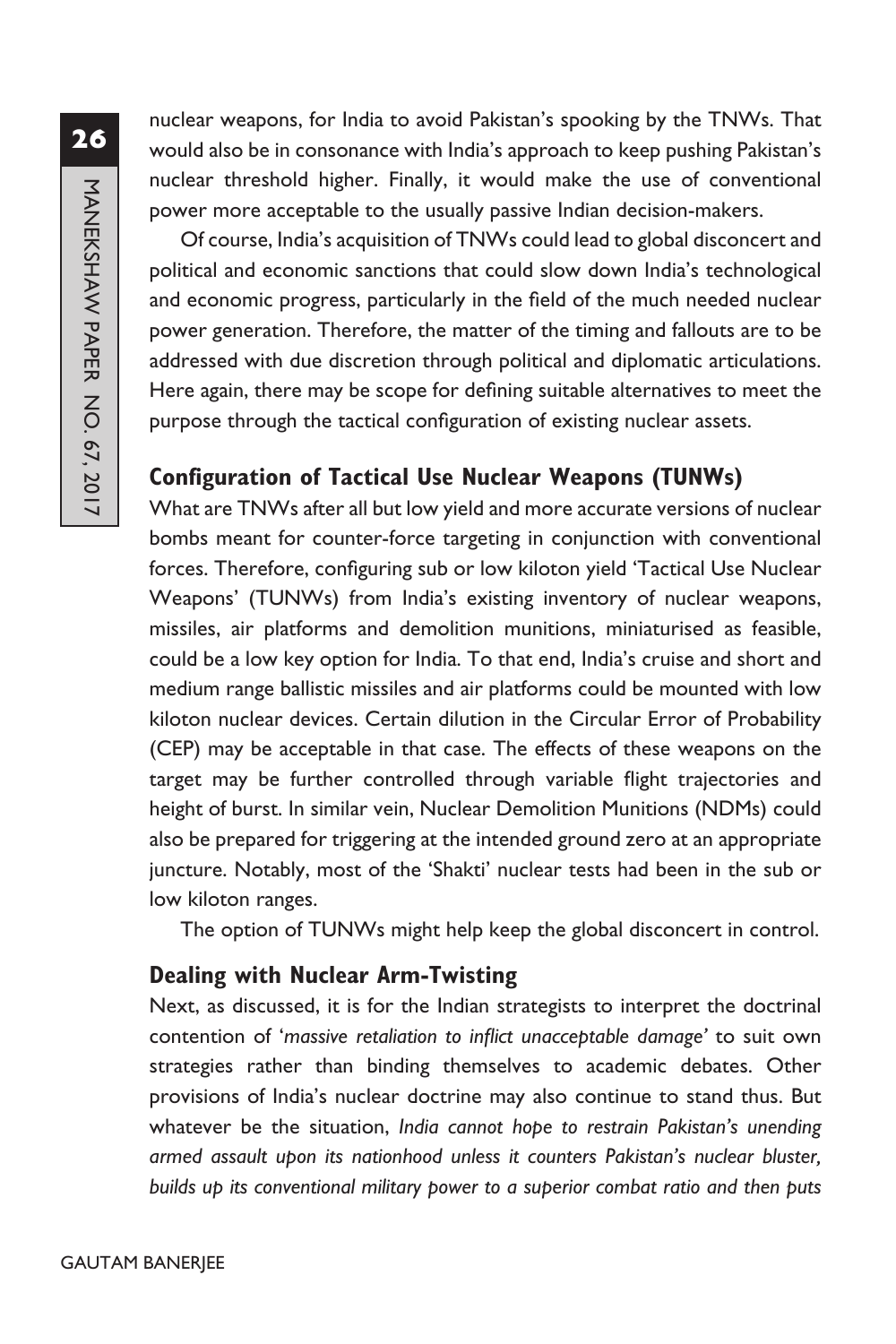*the onus of conventional provocation as well as nuclear escalation on Pakistan*. In that context, *with the possession of TUNWs, India's political leadership would be more confident in punishing the Pakistani state for its sponsorship of proxy wars in Kashmir and outrageous terrorist assaults elsewhere by undertaking deliberate cross-border strikes, hot-pursuit, deep sanitation attacks and punitive offensives when Pakistan's belligerent acts cross tolerable limits*. Presently, as seen since the 2008 Mumbai attacks, the Indian decision-makers are not so sure of adopting such options, while their counterparts in Pakistan seem to be confident of having their way, with immunity.

May be, India's possession of TUNWs and situational adaptations of its nuclear doctrine would bring relief to the sensible sections in Pakistan from being marginalised by their raving anti-Indian factions.

#### **Conventional Power**

That brings to the fore the matter of conventional military power. Needless to state, *India's security from external* – *and to an extent, even internal* – *enemies of the state has been, and would remain, completely dependent on conventional military power*; even the purpose of TNWs is construed to be within the higher extremities of conventional warfare. The Indian political preference for distancing from power group alliances, charting own path to progress, and avoidance of military confrontation – genuine as these must be – accentuates that dependency. It is, therefore, incumbent on the Indian leadership to maintain a highly effective conventional military institution.

It is true that India possesses sufficient military capability to deter Pakistan from venturing into conventional military aggression as it had done in the past. Indeed, it is that deterrence that makes Pakistani strategists exercise various means of sub-conventional warfare to bring about India's disintegration. However, maintenance of past superiority in conventional military power cannot be confined to a tally count of men and basic material alone – hardware modernisation, organisational upgrade, efficient decisionmaking system and fruition of the entire range of IW capabilities have to be factored into that assessment. Conversely, due to stagnating, even 'hollowing', since the past quarter of a century, India's military institution has not been allowed to maintain the overwhelming edge that it had possessed earlier. The defocus of the state is best exemplified by the fact that in spite of being an Information Technology (IT) giant, Indian defence planners have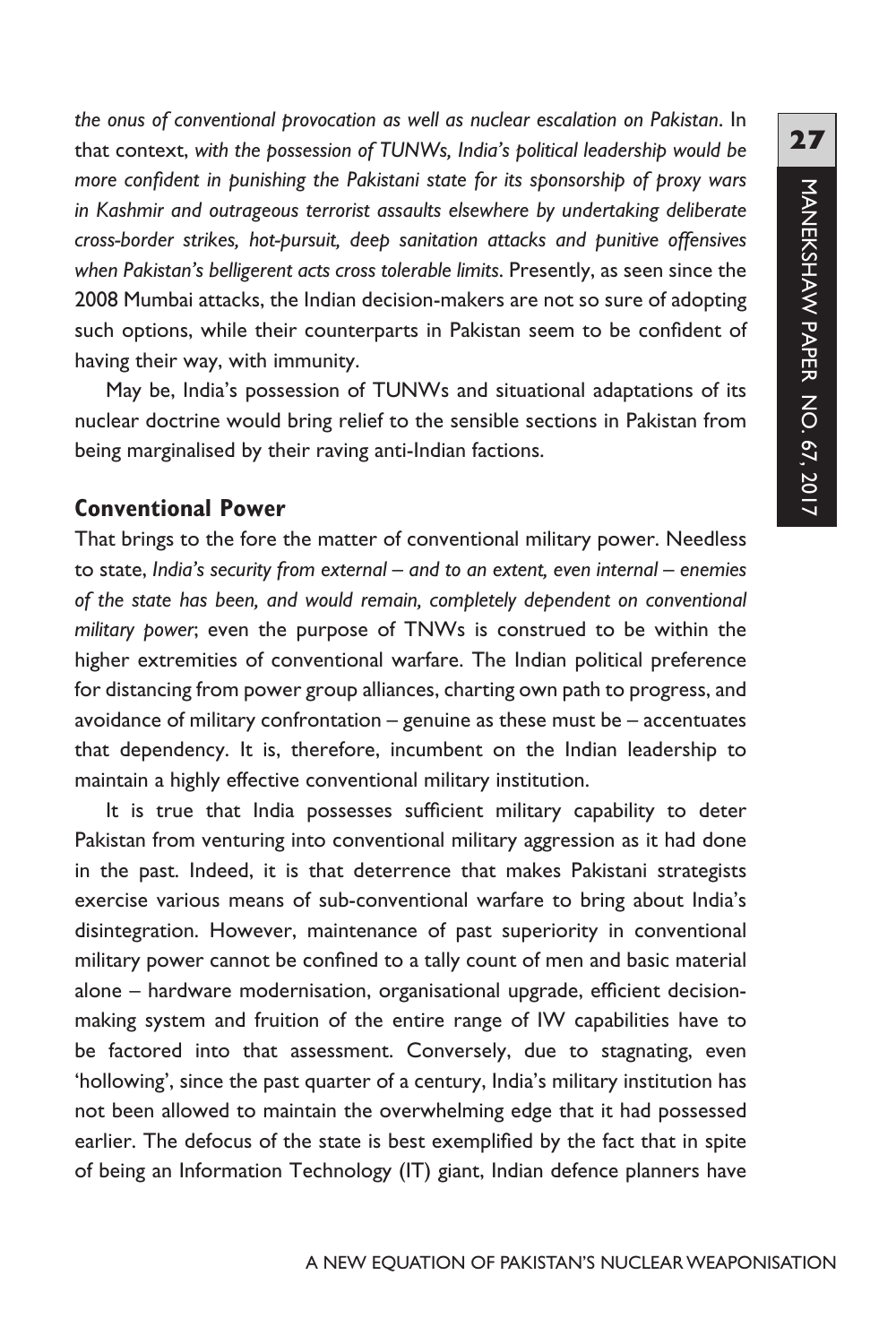failed to harness the advantages of military IW. The deterrence, therefore, has worn thin – Kargil, the Mumbai attack and the current Kashmir firefight are the manifestations of that strategic debility.

On the other hand, having reoriented itself according to the current tenets of wide-spectrum warfare, Pakistan's military establishment is well up on its way to expand, modernise and upgrade its capabilities. It must, therefore, be incumbent on the Indian state to invest on re-energising its conventional military power and so keep India secure from aggression from either of its perpetual adversaries.

#### **China Factor**

In the foregone discussion, the China factor has been confined to the background. That is so even when that factor played the key role in India's nuclear weaponisation. Doubtlessly, India's strategising for nuclear weapons, as discussed in this paper, would have its fallout on the Sino-Indian military equation. In this respect, it may be appropriate to keep the following observations in contention:

- Pakistan's nuclearisation started as an extension of China's regional strategy. It was aimed at saving Pakistan from being 'overrun', so to say, by India's superior conventional forces, and, thus, keep India's chronic nuisance in business. Over the years, however, that posture has generated its own dynamics. Presently, that posture has morphed into a facilitator for Pakistan's sub-conventional aggression to undermine India's integrity. Consequently, therefore, besides strait-jacketing India into a hapless internal security situation, that dynamics has less to do with China's cause.
- With overwhelming superiority in conventional military power, unbridgeable as it indeed is, China has little cause for use of its nuclear weapons against India. Besides, considering the trends of political decision-making, it is not likely to use its nuclear weapons to bail Pakistan out from the latter's misadventure. In any case, Pakistan's burgeoning nuclear arsenal does not need China's backing any more. With Pakistan well propped up with its own nuclear arsenal, apart from 'signalling' for mutual benefit, it may be impractical to think of the collusive use of Sino-Pakistan strategic nuclear assets.
- There, however, may be situations when the use of China's TNWs on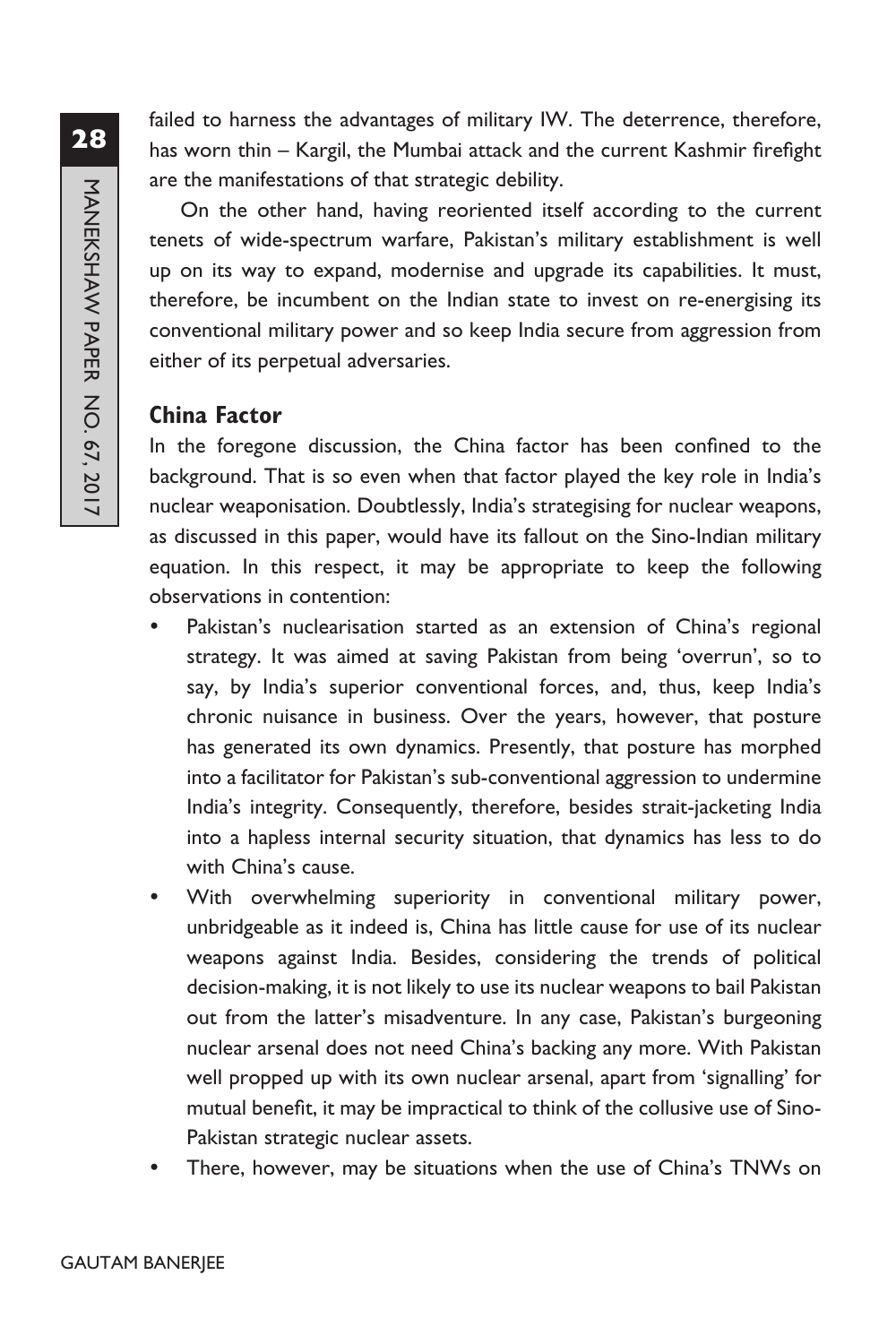Indian forces becomes plausible, that is, if China's conventional forces are checkmated by Indian defence and then cornered into a position of collapse. Should India devote more attention to its military institution, that indeed could be a reckonable condition. Under such a condition, Pakistan, not repeating what it believes to be a post-1962 'missed opportunity', is likely to join the fray with its conventional forces and TNWs and try to 'liberate' Kashmir. A converse could also be possible; if it comes to it, a serious conventional adversity might entail India's use of TNWs to save the annexation of its northern and eastern provinces. Of course, this matter would experience many seen and unseen nuances over the coming decades, but the probabilities remain alive, if hazy. It would be foolish of India to allow complacency is this regard.

Sino-Indian confrontation would be a long affair. In the overall analysis of Sino-Pak-Indo confrontation, therefore, it remains incumbent upon the Indian state to maintain its conventional power in the best fettle. It may also be inferred that development of its own versions of TUNWs would strengthen India's external security more than not doing so.

#### **CONCLUSION: CHARTING A NATIVE PATH**

Estrangement between Pakistan and India is moored on fundamental ideological differences. Having been primed ever since the call for 'Muslim Pakistan' was raised in the 1940s, every Pakistani is firm in his/her belief that Jammu and Kashmir (J&K) had been unfairly gobbled up by India, so much so that no Pakistani leader would ever dare to go slow on the issue. Indeed, 'liberating' Kashmir into its fold is an issue of Pakistan's national identity and sovereignty, just as not letting that happen must be a factor for India to preserve its secular, democratic dispensation. There is just no common ground, and so there would be no let up in Pakistan's hostility in the foreseeable future – unless the political entity of Pakistan undergoes drastic changes. Meanwhile, Pakistan's armed aggression, in various forms, would go through endless cycles of highs and lows.

Further, even if Kashmir is the currently visible cause of Pakistan's aggression, there are more of the intrusive perceptions and interpretations that foul India's concept of its nationhood. Rooted in the self-appointed role of religious flag-bearer, the subscription to a negative brand of religious practices and a sense of entitlement to re-establish Muslim rule on India,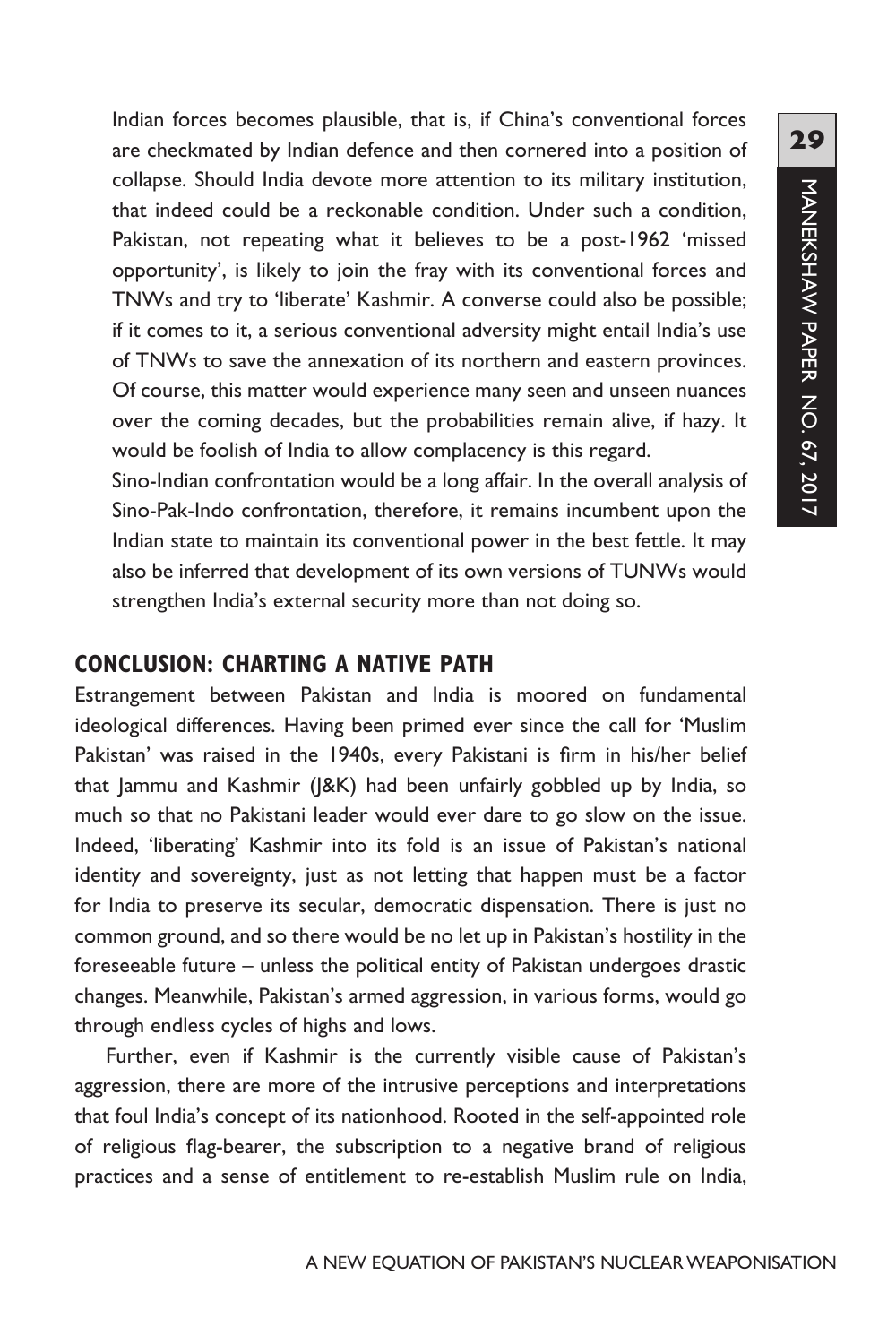are the absurd perceptions and interpretations that are likely to be in force among the powerful religious-cum-social masters of Pakistan's society in the foreseeable future. Pakistan's rich and feudal ruling elite would not buy peril by daring to overlook those popular masters. India has to remain conscious of that situation.

India's strategic nuclear weapons deter Pakistan from first use of nuclear weapons while India's superior conventional power deters the repetition of Pakistan's past conventional aggressions. However, India has no deterrence against Pakistan's sub-conventional aggression; whatever there was in the form of conventional retaliation, is sought to be neutralised by Pakistan's induction of TNWs. That allows Pakistani strategists to brandish "full spectrum deterrence" on India. Resultantly, India's can be rid of Pakistan's relentless animosity only by retaining its conventional power to punish Pakistan's subconventional war. The issue of India's strategic nuclear posturing, TUNWs, and, indeed, the mainstay of all safety harness, conventional military power, have to be seen in that light. In that, the cardinal principles to be appreciated are:

- Even if it takes a two or more to fight, one rogue is enough to start it. This adage fits both of India's neighbours who, by innate compulsion, cannot desist from altering the stable status quo, and so are inclined to use politics to impose a military solution, rather than vice versa.
- Even if it takes weeks and months to start a war, it takes decades to prepare for it. This one fits India's placid policies on its defence preparedness.

#### **References**

- 1. Pranay Kotasthane, **"**An Assessment of Indian and Pakistani Nuclear Forces", *Pragati The Indian National Interest Review*, January 6, 2016.
- 2. Hans Kristensen and Robert Norris, "Pakistani Nuclear Forces, 2015 and Indian Nuclear Forces, 2015," *Bulletin of the Atomic Scientists*, 2016.
- 3. H Nayyar and Zia Mian, "Pakistan and the Nasr Missile: Searching for a Method in the Madness," *Economic and Political Weekly,* 50, no. 39, September 2015)
- 4. Declassified US National Security Council Net Evaluation Committee Reports on "Management and Termination of War with Soviet Union", 1947-63, courtesy Maj Gen P Mullick.
- 5. Lt Gen BS Nangal, "No First Use", *Force Magazine*, December 2014.
- 6. Christine M Leah, "Tactical Nuclear Weapons and Deterrence", *The Diplomat*, June 12, 2015.
- 7. Maj Gen P K Chakravorty, "Tactical Nuclear Weapons in Current Indo-Pak Environment", Vivekananda International Foundation, November 2016.
- 8. Ali Ahmed,"At the Conventional-Nuclear Interface", IDR Net Edition,August 2014.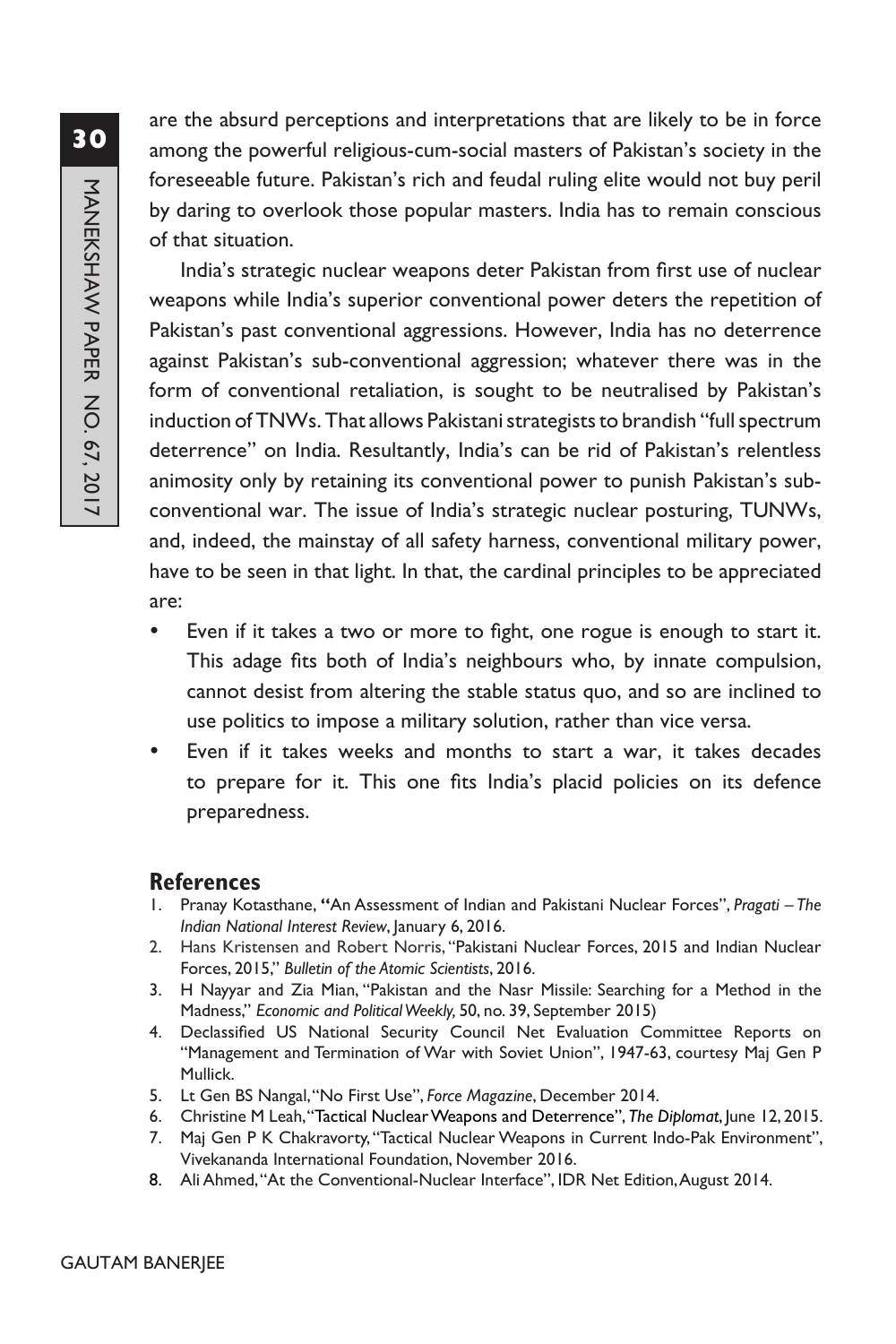- 9. G Balachandran, "Revisiting Indias Nuclear Doctrine", IDSA Comments, 200614.
- 10. Ali Ahmed, "The Need For Clarity In India's Nuclear Doctrine", IDSA Comments, 111108.
- 11. Shyam Saran, "Is India's Nuclear Deterrent Credible?", Talk at India Habitat Centre, New Delhi, April 2013.
- 12. Rajesh Basrur, "Nuclear Deterrence: The Wohlstetter-Blackett Debate Re-visited," RSIS Working Paper, April 2014.
- 13. Vishwanathan, Chandrasheka and Nagappa, "Nuclear Weapons and Deterrence", ISSSP Reflections, November 2013.
- 14. Vishwanathan, Chandrasheka and Nagappa, "Hatf IX/Nasr- Pakistan's Tactical Nuclear Weapon: Implications for Indo-Pak Deterrence", NIAS, Bangalore, July 2013.
- 15. Lt Gen Philip Campose, "The Salience of Pakistan's Nuclear Weapons", CLAWS, March 2016.
- 16. Eleanor Albert, "Southern Asia's Nuclear Powers", CFR, February 2016.

#### **Notes**

- 1. Most Pakistani and many Indian analysts speak of India's 'superiority' over Pakistan in terms of conventional military forces. That assertion, howsoever pleasing to Indian ears, needs to be taken with some realism of military logic. Indeed, defence analysts point out that India's edge in the comparative 'combat ratio' has reduced from more than two:one to just over one:one, which is well below what is statistically considered to be the factor of success. Besides, in the extent of war zones, state of military hardware, process of mobilisation, network of strategic communications, military and political solidarity from co-religious and strategic allies, and, above all, the ranks of the suicidal fifth column, the level of India's conventional superiority may turn out to be disturbingly misconceived.
- 2. Indians in their bones and blood, the inherently diverse people of Pakistan have had to contrive artificial identities to justify their common nationhood. False cultural and religious identity, repudiation of everything of their roots and innate expressions of the anti-Indian agenda are the manifestations of their 'two nation' theory that provides the very basis of Pakistan's existence. Obviously, the day is far when Pakistan's mission of sabotaging India comes to a stop, unless, of course, India surrenders the state of J&K, and then goes about restoring the so-called 'Muslim rule' over the entire 'Hindustan'! In simple terms, there would be no let up of the Pakistani state's hostility in the foreseeable future – India would do well to come to terms with that reality.
- 3. It was in that context that the slogan "better red than dead" gained popularity in Germany, the United States and then in the rest of the Western alliance. Horrors of a nuclear holocaust, depicted in literature and films, made people reject the East-West ideological animosity.
- 4. Intercontinental and inter-state confrontation is endemic to geopolitics and the core of human nature.Therefore, when there was no compulsion to fight on their own or their allies lands, the power blocs settled their issues by triggering warfare, of varying shapes and lethality, upon surrogate parties.
- 5. It is time for the Indian strategists to unequivocally admit and reconcile to the fact that the Churchillan distaste of 'scheming' Indians – the 'native' cultural power that put an end to an empire that never saw the sun set over its realm – continues to pervade the all-powerful Western world. Helped by the 'underdog' pretentions and ruled by subservient dictators who readily offer their strategic situation to buy endorsement, the Pakistani leadership – particularly its Army –is close to the Western heart. Ignoring of arms-use restrictions, blatant falsification, contractual violations, nuclear proliferation, even anti-West activities etc., and all such minor irritants, are, thus, tolerated, even acquiesced to. India, with its show